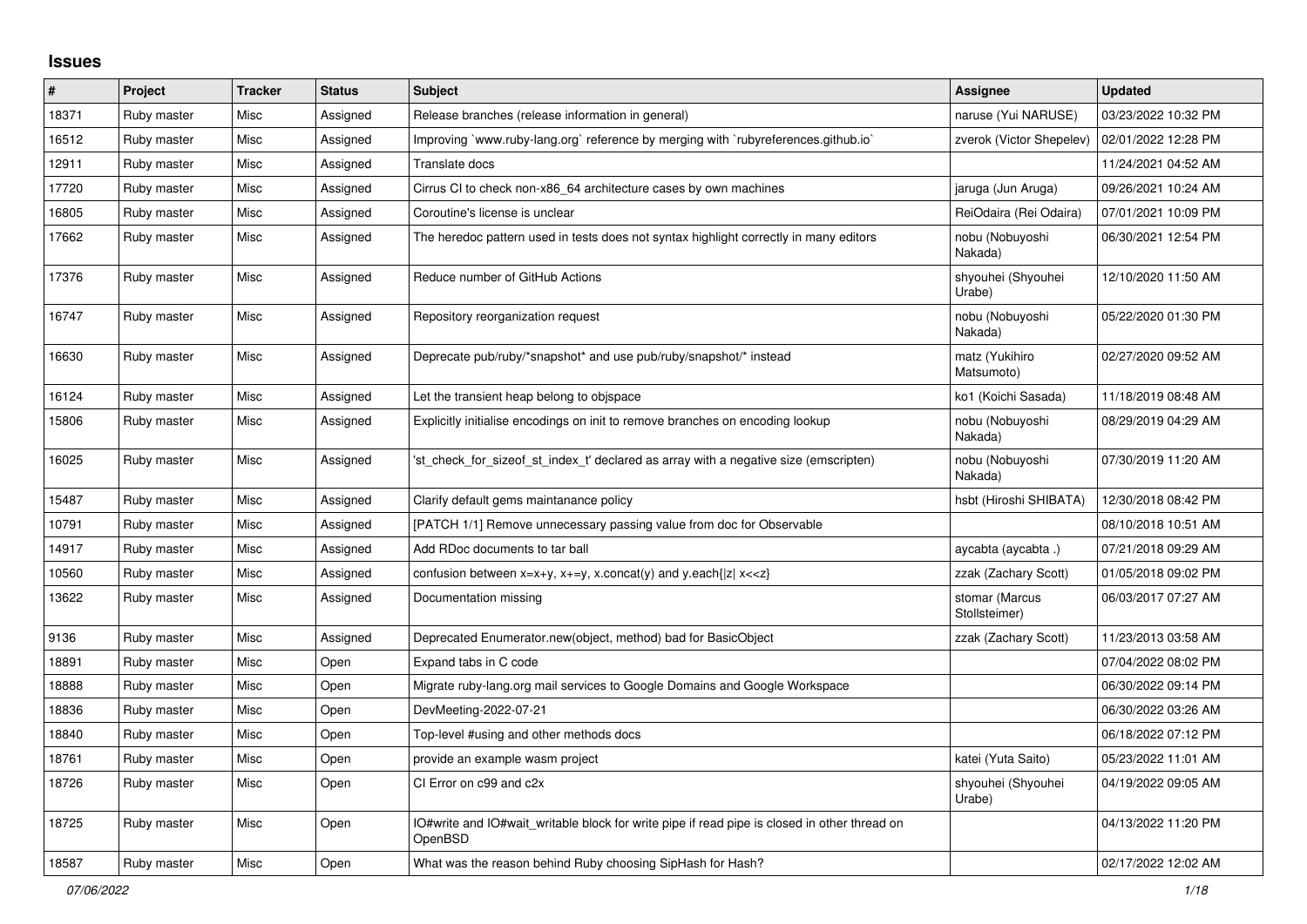| #     | Project     | <b>Tracker</b> | <b>Status</b> | <b>Subject</b>                                                                                                             | Assignee               | <b>Updated</b>      |
|-------|-------------|----------------|---------------|----------------------------------------------------------------------------------------------------------------------------|------------------------|---------------------|
| 18404 | Ruby master | Misc           | Open          | 3.1 documentation problems tracking ticket                                                                                 |                        | 12/24/2021 03:59 PM |
| 18420 | Ruby master | Misc           | Open          | Question about how to handle IO.pipe reader and writer when forking                                                        |                        | 12/22/2021 12:04 AM |
| 17502 | Ruby master | Misc           | Open          | C vs Ruby                                                                                                                  | ko1 (Koichi Sasada)    | 12/02/2021 07:53 PM |
| 18352 | Ruby master | Misc           | Open          | What is the Hash#grep expected?                                                                                            |                        | 11/28/2021 10:39 PM |
| 18248 | Ruby master | Misc           | Open          | Add Feature Triaging Guide                                                                                                 |                        | 10/12/2021 03:21 PM |
| 18150 | Ruby master | Misc           | Open          | Proposal: Deprecate leading zero syntax to declare octals, since it's extremely confusing (and<br>Python 3 removed it too) |                        | 09/04/2021 03:21 AM |
| 18082 | Ruby master | Misc           | Open          | FileUtils.remove entry secure has inconsistent document                                                                    |                        | 08/17/2021 04:26 PM |
| 18068 | Ruby master | Misc           | Open          | Silence LoadError only if it is for rubygems itself                                                                        | hsbt (Hiroshi SHIBATA) | 08/08/2021 02:21 PM |
| 17683 | Ruby master | Misc           | Open          | Current status of beginless range (experimental or not)                                                                    |                        | 06/05/2021 07:22 AM |
| 17829 | Ruby master | Misc           | Open          | Clang/LLVM correctness of x64-mingw32 build (`shorten-64-to-32` warnings)                                                  |                        | 04/26/2021 04:23 PM |
| 17815 | Ruby master | Misc           | Open          | Snapcraft Ruby plugin                                                                                                      |                        | 04/20/2021 07:59 PM |
| 17637 | Ruby master | Misc           | Open          | Endless ranges with `nil` boundary weird behavior                                                                          |                        | 02/19/2021 07:57 AM |
| 17591 | Ruby master | Misc           | Open          | Test frameworks and REPLs do not show deprecation warnings by default                                                      |                        | 02/17/2021 09:06 AM |
| 17586 | Ruby master | Misc           | Open          | Please run Windows CI in all std-lib repos                                                                                 |                        | 01/28/2021 02:34 PM |
| 17569 | Ruby master | Misc           | Open          | uri`lib maintainership                                                                                                     | akr (Akira Tanaka)     | 01/23/2021 10:42 AM |
| 17565 | Ruby master | Misc           | Open          | Prefer use of access(2) in rb file load ok() to check for existence of require'd files                                     |                        | 01/21/2021 08:52 PM |
| 16436 | Ruby master | Misc           | Open          | hash missing #last method, make it not so consistent (it has #first)                                                       |                        | 01/06/2021 09:47 AM |
| 17422 | Ruby master | Misc           | Open          | 3.0 documentation problems tracking ticket                                                                                 |                        | 12/24/2020 12:51 PM |
| 17399 | Ruby master | Misc           | Open          | Are endless methods experimental?                                                                                          |                        | 12/22/2020 07:05 PM |
| 17390 | Ruby master | Misc           | Open          | Class and method-level docs for Ractor                                                                                     |                        | 12/13/2020 06:33 PM |
| 17309 | Ruby master | Misc           | Open          | URI.escape being deprecated, yet there is no replacement                                                                   |                        | 11/11/2020 12:52 AM |
| 17199 | Ruby master | Misc           | Open          | id outputed by inspect and to_s output does not allow to find actual object_id and vice-versa                              |                        | 10/20/2020 09:35 PM |
| 17174 | Ruby master | Misc           | Open          | 'Error relocating, symbol not found" error when compiling a native extension on Alpine with Ruby<br>$>=2.4$                |                        | 10/06/2020 11:19 AM |
| 17154 | Ruby master | Misc           | Open          | Update Pathname Documentation to Clarify Expected Behavior                                                                 | akr (Akira Tanaka)     | 09/05/2020 01:18 PM |
| 17137 | Ruby master | Misc           | Open          | Cooperation on maintaining official docker ruby images                                                                     |                        | 09/02/2020 05:03 PM |
| 17053 | Ruby master | Misc           | Open          | RDoc for Hash Keys                                                                                                         |                        | 07/28/2020 01:21 AM |
| 16895 | Ruby master | Misc           | Open          | Request for cooperation: Try your applications/libraries with master branch and debug options                              |                        | 05/15/2020 11:51 PM |
| 16803 | Ruby master | Misc           | Open          | Discussion: those internal macros reside in public API headers                                                             |                        | 05/14/2020 12:27 PM |
| 16750 | Ruby master | Misc           | Open          | Change typedef of VALUE for better type checking                                                                           |                        | 04/03/2020 02:34 AM |
| 16678 | Ruby master | Misc           | Open          | Array#values_at has unintuitive behavior when supplied a range starting with negative index                                |                        | 03/09/2020 02:06 PM |
| 16671 | Ruby master | Misc           | Open          | <b>BASERUBY</b> version policy                                                                                             |                        | 03/05/2020 01:11 AM |
| 16659 | Ruby master | Misc           | Open          | Documentation on Regexp missing for absence pattern (?~pat)                                                                |                        | 02/27/2020 04:16 PM |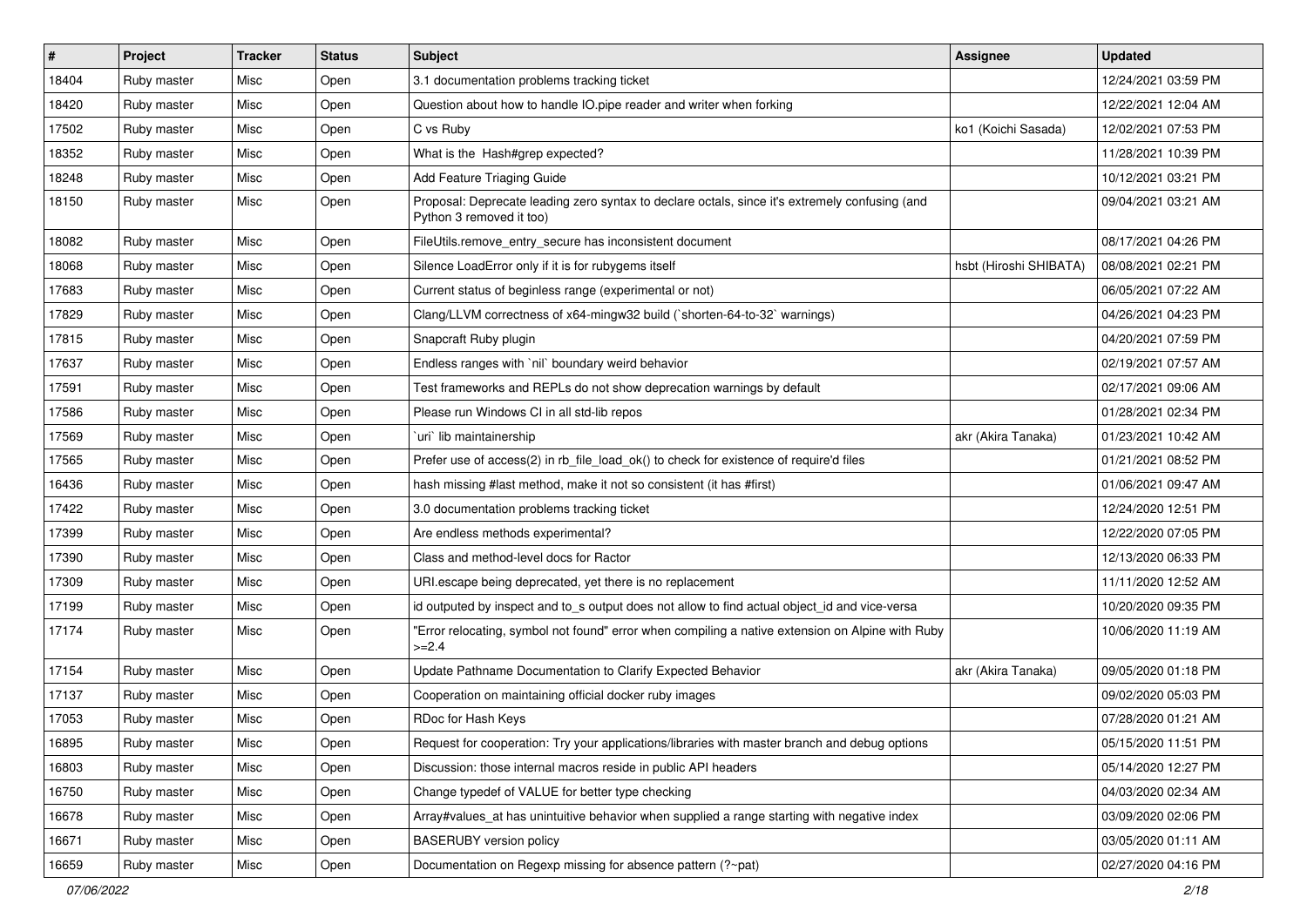| $\vert$ # | Project     | <b>Tracker</b> | <b>Status</b> | Subject                                                                                                                             | Assignee                       | <b>Updated</b>      |
|-----------|-------------|----------------|---------------|-------------------------------------------------------------------------------------------------------------------------------------|--------------------------------|---------------------|
| 16629     | Ruby master | Misc           | Open          | ruby-loco now built & saved on GitHub, both mingw & mswin builds                                                                    |                                | 02/12/2020 01:53 PM |
| 16487     | Ruby master | Misc           | Open          | Potential for SIMD usage in ruby-core                                                                                               |                                | 01/16/2020 05:25 AM |
| 16507     | Ruby master | Misc           | Open          | $=$ vs include? or match?                                                                                                           |                                | 01/12/2020 11:27 PM |
| 16464     | Ruby master | Misc           | Open          | Which core objects should support deconstruct/deconstruct_keys?                                                                     |                                | 12/30/2019 07:54 AM |
| 16408     | Ruby master | Misc           | Open          | Ruby docs list incorrect method signatures for PTY::getpty/PTY::spawn                                                               |                                | 12/12/2019 05:12 PM |
| 16396     | Ruby master | Misc           | Open          | What is the reason for this behaviour of Find.find?                                                                                 |                                | 12/09/2019 02:51 PM |
| 16188     | Ruby master | Misc           | Open          | What are the performance implications of the new keyword arguments in 2.7 and 3.0?                                                  | jeremyevans0 (Jeremy<br>Evans) | 11/27/2019 04:45 PM |
| 16346     | Ruby master | Misc           | Open          | Confusing macro name: RUBY_MARK_NO_PIN_UNLESS_NULL                                                                                  |                                | 11/13/2019 07:39 AM |
| 16267     | Ruby master | Misc           | Open          | MinGW CI - add to Actions ?                                                                                                         |                                | 10/21/2019 01:10 AM |
| 16157     | Ruby master | Misc           | Open          | What is the correct and *portable* way to do generic delegation?                                                                    |                                | 10/15/2019 04:28 PM |
| 16114     | Ruby master | Misc           | Open          | Naming of "beginless range"                                                                                                         |                                | 10/08/2019 03:06 PM |
| 16235     | Ruby master | Misc           | Open          | ENV assoc spec test does not test invalid name                                                                                      |                                | 10/05/2019 10:53 PM |
| 16160     | Ruby master | Misc           | Open          | Lazy init thread local storage                                                                                                      |                                | 09/22/2019 01:55 AM |
| 16130     | Ruby master | Misc           | Open          | [Discussion / Ideas] Finding a good name for the concept of/behind guilds - primarily the NAME                                      |                                | 08/27/2019 04:00 PM |
| 15802     | Ruby master | Misc           | Open          | Reduce the minimum string buffer size from 127 to 63 bytes                                                                          | ko1 (Koichi Sasada)            | 07/30/2019 04:04 AM |
| 15744     | Ruby master | Misc           | Open          | Improvement needed to documentation of 'Literals'                                                                                   |                                | 06/24/2019 02:27 AM |
| 11783     | Ruby master | Misc           | Open          | Do you have any idea if you have a budgets?                                                                                         |                                | 05/16/2019 09:06 PM |
| 15654     | Ruby master | Misc           | Open          | Documentation for Complex is wrong or misleading                                                                                    |                                | 03/11/2019 11:55 AM |
| 15568     | Ruby master | Misc           | Open          | TracePoint(:raise)#parameters raises RuntimeError                                                                                   |                                | 01/27/2019 12:02 AM |
| 15514     | Ruby master | Misc           | Open          | Add documentation for implicit array decomposition                                                                                  |                                | 01/10/2019 04:43 PM |
| 15510     | Ruby master | Misc           | Open          | Easter egg in Thread.handle_interrupt                                                                                               |                                | 01/05/2019 11:53 PM |
| 15431     | Ruby master | Misc           | Open          | Hashes and arrays should not require commas to seperate values when using new lines                                                 |                                | 12/18/2018 11:05 AM |
| 15418     | Ruby master | Misc           | Open          | Date.parse('2018')                                                                                                                  |                                | 12/15/2018 09:17 PM |
| 15402     | Ruby master | Misc           | Open          | Shrinking excess retained memory of container types on promotion to uncollectible                                                   |                                | 12/11/2018 08:43 PM |
| 15007     | Ruby master | Misc           | Open          | Let all Init_xxx and extension APIs frequently called from init code paths be considered cold                                       | naruse (Yui NARUSE)            | 12/06/2018 11:05 AM |
| 15202     | Ruby master | Misc           | Open          | Adding Coverity Scan to CI to see the result casually                                                                               |                                | 10/25/2018 10:50 AM |
| 15249     | Ruby master | Misc           | Open          | Documentation for attr_accessor and attr_reader should be corrected                                                                 |                                | 10/23/2018 08:09 PM |
| 15224     | Ruby master | Misc           | Open          | [DOCs] Minor inconsistency in class Array #initialize_copy -<br>https://ruby-doc.org/core-2.5.1/Array.html#method-i-initialize copy |                                | 10/13/2018 02:26 PM |
| 15136     | Ruby master | Misc           | Open          | Fix - Wparentheses warnings                                                                                                         |                                | 09/20/2018 09:41 AM |
| 10783     | Ruby master | Misc           | Open          | String#concat has an "appending" behavior                                                                                           |                                | 08/08/2018 03:08 AM |
| 14825     | Ruby master | Misc           | Open          | When redefining 'attr_xx' methods the visibility becomes 'public'                                                                   |                                | 06/05/2018 05:57 AM |
| 14770     | Ruby master | Misc           | Open          | [META] DevelopersMeeting                                                                                                            |                                | 05/17/2018 12:28 PM |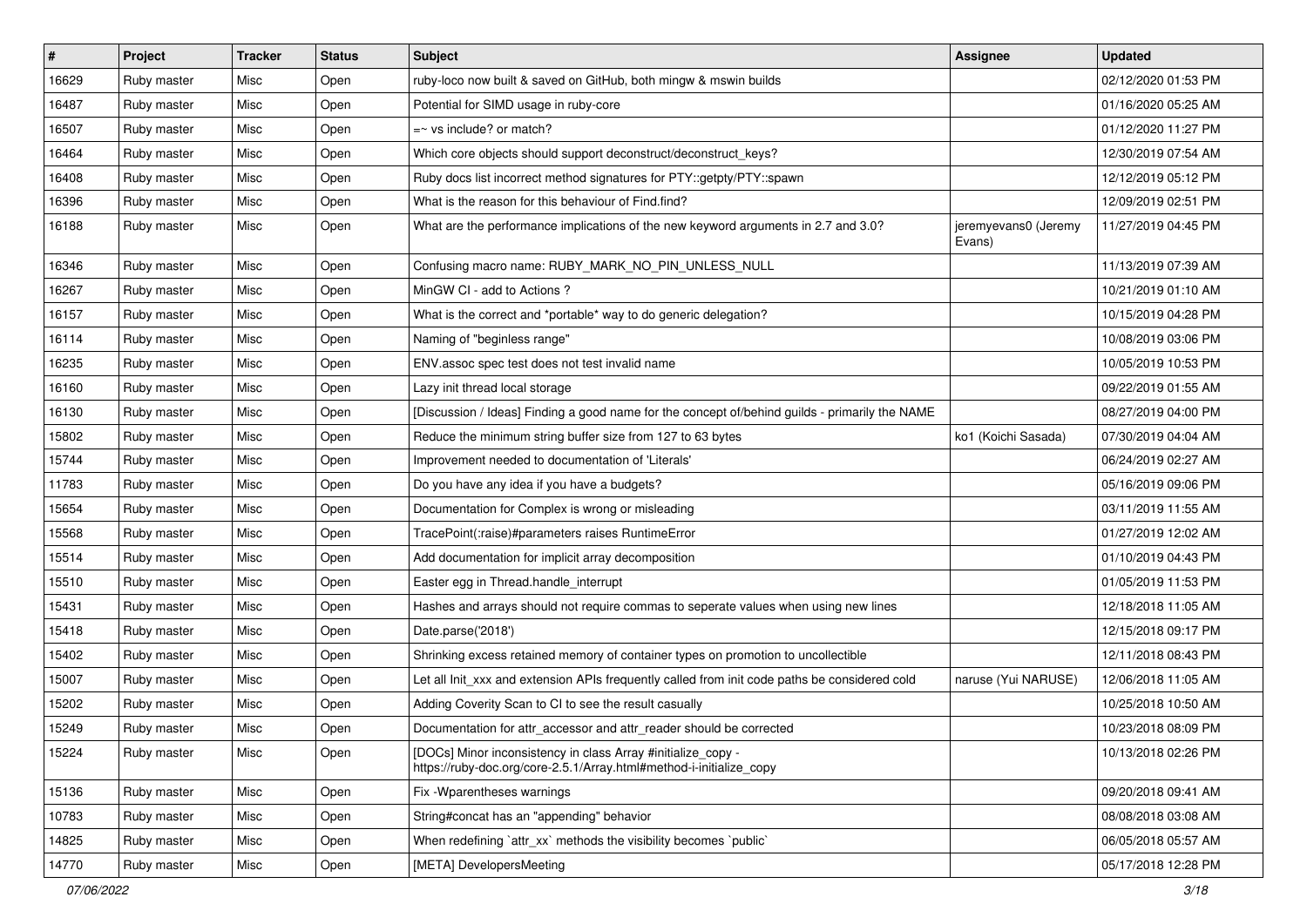| $\pmb{\#}$ | Project     | <b>Tracker</b> | <b>Status</b> | Subject                                                                                                                                               | Assignee                     | <b>Updated</b>      |
|------------|-------------|----------------|---------------|-------------------------------------------------------------------------------------------------------------------------------------------------------|------------------------------|---------------------|
| 14768      | Ruby master | Misc           | Open          | Add documentation for    and &&                                                                                                                       |                              | 05/17/2018 09:45 AM |
| 14760      | Ruby master | Misc           | Open          | cross-thread IO#close semantics                                                                                                                       | matz (Yukihiro<br>Matsumoto) | 05/17/2018 08:21 AM |
| 14735      | Ruby master | Misc           | Open          | thread-safe operations in a hash could be documented                                                                                                  |                              | 05/04/2018 01:09 PM |
| 14692      | Ruby master | Misc           | Open          | Question: Ruby stdlib's Option Parser                                                                                                                 | nobu (Nobuyoshi<br>Nakada)   | 04/22/2018 05:53 AM |
| 14673      | Ruby master | Misc           | Open          | Documentation for `Array#drop` / `drop_while` unclear in regard to modification                                                                       |                              | 04/10/2018 09:51 AM |
| 13968      | Ruby master | Misc           | Open          | [Ruby 3.x perhaps] - A (minimal?) static variant of ruby                                                                                              |                              | 01/14/2018 03:24 PM |
| 14190      | Ruby master | Misc           | Open          | What are the semantics of \$SAFE?                                                                                                                     |                              | 12/15/2017 10:28 PM |
| 14149      | Ruby master | Misc           | Open          | Ruby Birthday Thread - 25th years anniversary                                                                                                         |                              | 12/02/2017 01:40 AM |
| 14037      | Ruby master | Misc           | Open          | Writing doxygen document comments to static functions                                                                                                 |                              | 10/21/2017 07:48 AM |
| 13072      | Ruby master | Misc           | Open          | Current state of date standard library                                                                                                                |                              | 09/02/2017 05:38 PM |
| 13804      | Ruby master | Misc           | Open          | Protected methods cannot be overridden                                                                                                                |                              | 08/10/2017 09:41 PM |
| 13787      | Ruby master | Misc           | Open          | The path to Ruby 3.x - would it be useful to have a separate thread here at the tracker, for<br>discussions and issues and ideas related to ruby 3.x? |                              | 08/08/2017 08:29 AM |
| 13634      | Ruby master | Misc           | Open          | NilClass is lying about respond_to?(:clone)                                                                                                           |                              | 06/06/2017 08:27 AM |
| 13497      | Ruby master | Misc           | Open          | Docs, code samples, Ripper example                                                                                                                    |                              | 04/23/2017 04:27 AM |
| 13209      | Ruby master | Misc           | Open          | fact.rb in ruby/sample variations                                                                                                                     |                              | 02/14/2017 12:10 AM |
| 12751      | Ruby master | Misc           | Open          | Incompatibility of Ruby 3                                                                                                                             |                              | 09/14/2016 12:48 PM |
| 12595      | Ruby master | Misc           | Open          | Documentation                                                                                                                                         |                              | 07/18/2016 04:39 PM |
| 12277      | Ruby master | Misc           | Open          | Coding rule: colum number                                                                                                                             |                              | 04/13/2016 06:32 PM |
| 10312      | Ruby master | Misc           | Open          | Give people more control over how the ruby parser sees code and lexical code elements<br>(valid/invalid - toggle options) + macros                    |                              | 01/20/2016 05:14 PM |
| 10983      | Ruby master | Misc           | Open          | Why blocks make Ruby methods 439% slower?                                                                                                             |                              | 11/10/2015 06:21 AM |
| 11295      | Ruby master | Misc           | Open          | Request for comments about error messages                                                                                                             |                              | 10/22/2015 09:12 AM |
| 10541      | Ruby master | Misc           | Open          | Remove shorthand string interpolation syntax                                                                                                          | matz (Yukihiro<br>Matsumoto) | 10/08/2015 05:44 PM |
| 11570      | Ruby master | Misc           | Open          | Clarify autoload chaining behavior                                                                                                                    |                              | 10/06/2015 04:52 PM |
| 11355      | Ruby master | Misc           | Open          | Exceptions inheriting from Timeout:: Error should behave the same way                                                                                 |                              | 07/15/2015 04:59 PM |
| 10628      | Ruby master | Misc           | Open          | Peformance of URI module                                                                                                                              | naruse (Yui NARUSE)          | 12/26/2014 04:08 PM |
| 10513      | Ruby master | Misc           | Open          | instance_eval yields the receiver, but is documented to yield no arguments                                                                            | zzak (Zachary Scott)         | 11/14/2014 10:29 PM |
| 10424      | Ruby master | Misc           | Open          | Error message when sorting NaN                                                                                                                        |                              | 10/25/2014 02:13 PM |
| 9832       | Ruby master | Misc           | Open          | better concurrency in threads                                                                                                                         |                              | 05/12/2014 12:33 PM |
| 9724       | Ruby master | Misc           | Open          | Warnings in Ruby: allow per-file directives to i.e. suppress warnings                                                                                 |                              | 04/10/2014 06:21 PM |
| 9516       | Ruby master | Misc           | Open          | Consolidate all deprecation messages to one or more helper methods                                                                                    |                              | 02/13/2014 05:11 PM |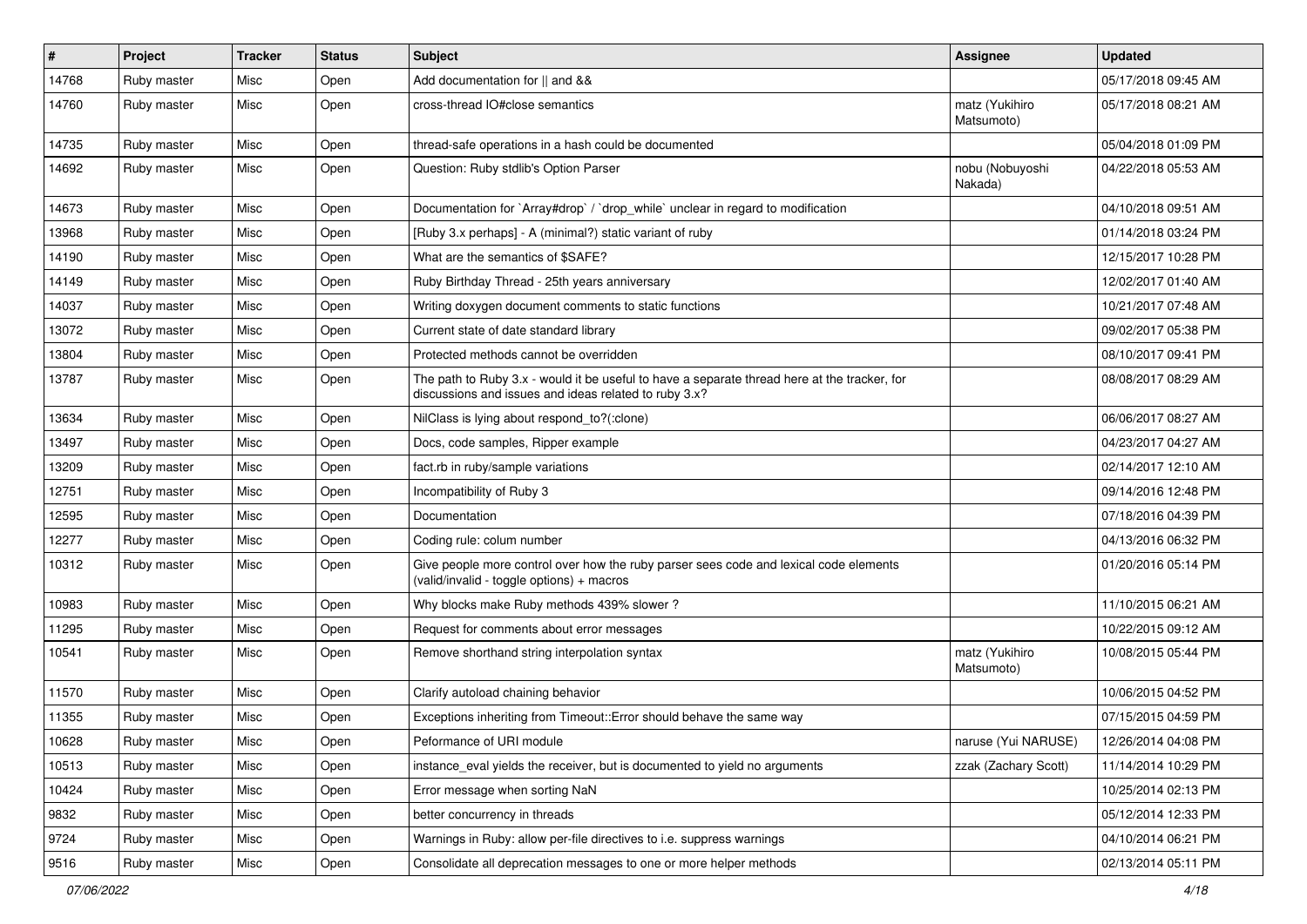| $\vert$ # | Project     | <b>Tracker</b> | <b>Status</b> | <b>Subject</b>                                                                    | Assignee                     | <b>Updated</b>      |
|-----------|-------------|----------------|---------------|-----------------------------------------------------------------------------------|------------------------------|---------------------|
| 18773     | Ruby master | Feature        | Assigned      | deconstruct to receive a range                                                    | ktsi (Kazuki Tsujimoto)      | 07/04/2022 05:38 PM |
| 17363     | Ruby master | Feature        | Assigned      | Timeouts                                                                          | ko1 (Koichi Sasada)          | 05/14/2022 09:06 AM |
| 18571     | Ruby master | Feature        | Assigned      | Removed the bundled sources from release package after Ruby 3.2                   | hsbt (Hiroshi SHIBATA)       | 03/28/2022 06:23 AM |
| 18408     | Ruby master | Feature        | Assigned      | Allow pattern match to set instance variables                                     | ktsj (Kazuki Tsujimoto)      | 01/26/2022 07:07 PM |
| 18459     | Ruby master | Feature        | Assigned      | IRB autocomplete dropdown colour options                                          | aycabta (aycabta.)           | 01/05/2022 02:15 AM |
| 18450     | Ruby master | Feature        | Assigned      | Force break in prettyprint                                                        | akr (Akira Tanaka)           | 12/29/2021 02:02 PM |
| 12020     | Ruby master | Feature        | Assigned      | Documenting Ruby memory model                                                     | ko1 (Koichi Sasada)          | 12/23/2021 11:40 PM |
| 9023      | Ruby master | Feature        | Assigned      | Array#tail                                                                        | matz (Yukihiro<br>Matsumoto) | 12/23/2021 11:40 PM |
| 8271      | Ruby master | Feature        | Assigned      | Proposal for moving to a more visible, formal process for feature requests        | matz (Yukihiro<br>Matsumoto) | 12/23/2021 11:40 PM |
| 8263      | Ruby master | Feature        | Assigned      | Support discovering yield state of individual Fibers                              | ko1 (Koichi Sasada)          | 12/23/2021 11:40 PM |
| 6308      | Ruby master | Feature        | Assigned      | Eliminate delegation from WeakRef                                                 | matz (Yukihiro<br>Matsumoto) | 12/23/2021 11:40 PM |
| 17339     | Ruby master | Feature        | Assigned      | Semantic grouping with BigDecimal#to_s                                            | mrkn (Kenta Murata)          | 12/20/2021 12:39 PM |
| 17295     | Ruby master | Feature        | Assigned      | Feature: Create a directory and file with Pathname#touch                          | akr (Akira Tanaka)           | 09/28/2021 01:20 AM |
| 17355     | Ruby master | Feature        | Assigned      | Using same set of names in or-patterns (pattern matching with $Foo(x)   Bar(x)$ ) | ktsj (Kazuki Tsujimoto)      | 09/13/2021 09:11 AM |
| 17294     | Ruby master | Feature        | Assigned      | Feature: Allow method chaining with Pathname#mkpath Pathname#rmtree               | akr (Akira Tanaka)           | 08/30/2021 06:52 AM |
| 17296     | Ruby master | Feature        | Assigned      | Feature: Pathname#chmod use FileUtils.chmod instead of File                       | akr (Akira Tanaka)           | 08/30/2021 06:51 AM |
| 17297     | Ruby master | Feature        | Assigned      | Feature: Introduce Pathname.mktmpdir                                              | akr (Akira Tanaka)           | 08/30/2021 06:51 AM |
| 14901     | Ruby master | Feature        | Assigned      | [PATCH] do not block SIGCHLD in normal Ruby Threads                               | normalperson (Eric<br>Wong)  | 07/19/2021 05:23 AM |
| 13129     | Ruby master | Feature        | Assigned      | Refinements cannot refine method_missing and respond_to_missing?                  | matz (Yukihiro<br>Matsumoto) | 07/03/2021 10:45 PM |
| 8460      | Ruby master | Feature        | Assigned      | PATCH: optparse: add keep unknown option                                          | nobu (Nobuyoshi<br>Nakada)   | 05/27/2021 10:07 PM |
| 12543     | Ruby master | Feature        | Assigned      | explicit tail call syntax: foo() then return                                      | matz (Yukihiro<br>Matsumoto) | 04/18/2021 03:02 PM |
| 17638     | Ruby master | Feature        | Assigned      | Support backtracing with the libbacktrace library                                 | naruse (Yui NARUSE)          | 03/05/2021 03:40 PM |
| 17593     | Ruby master | Feature        | Assigned      | load_iseq_eval should override the ISeq path                                      | ko1 (Koichi Sasada)          | 02/16/2021 08:27 AM |
| 7394      | Ruby master | Feature        | Assigned      | Enumerable#find ifnone parameter could be non-callable                            | nobu (Nobuyoshi<br>Nakada)   | 02/10/2021 09:32 AM |
| 17291     | Ruby master | Feature        | Assigned      | Optimize __send__ call                                                            | matz (Yukihiro<br>Matsumoto) | 01/12/2021 05:47 AM |
| 8948      | Ruby master | Feature        | Assigned      | Frozen regex                                                                      | matz (Yukihiro<br>Matsumoto) | 12/20/2020 07:15 PM |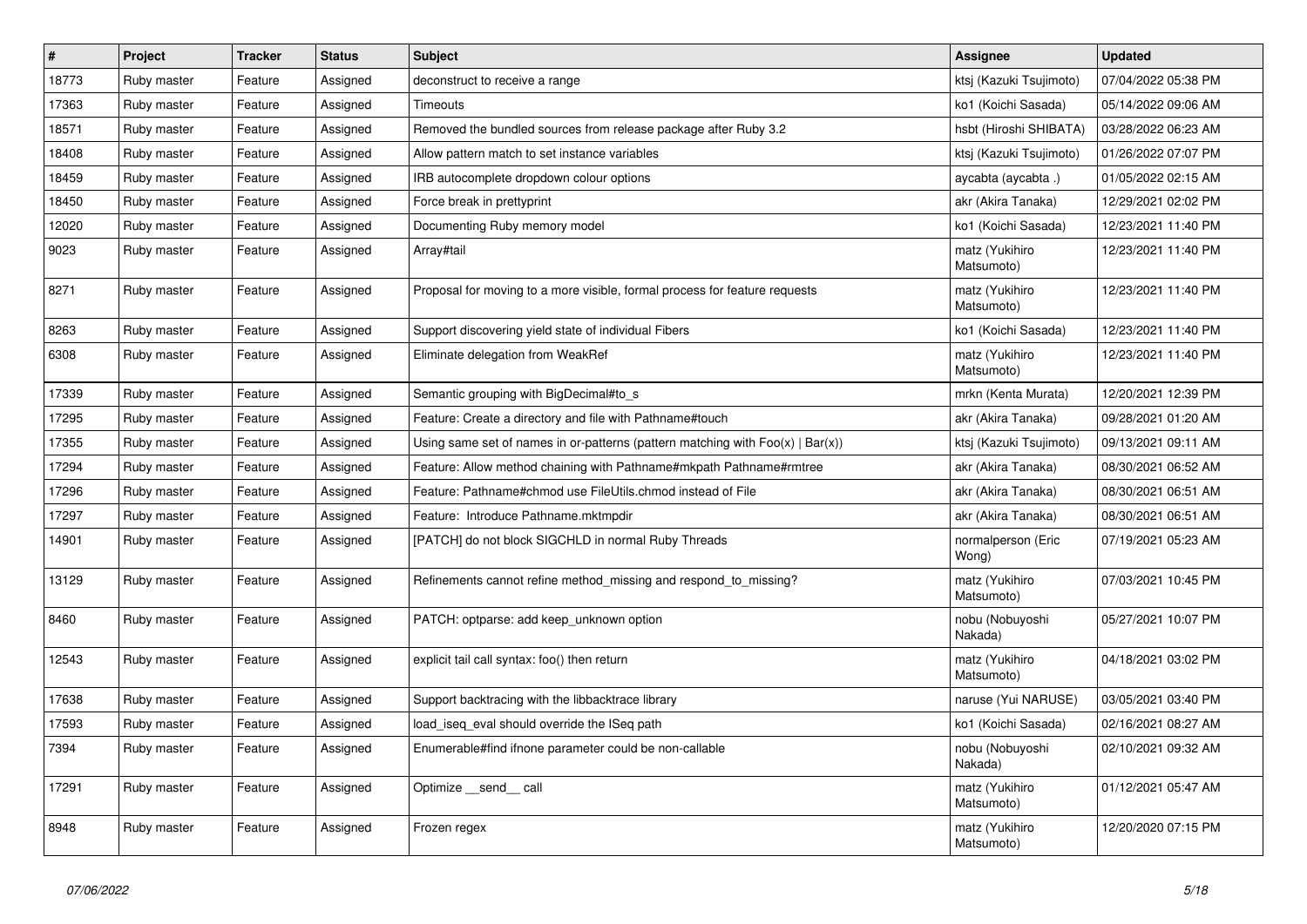| #     | Project     | <b>Tracker</b> | <b>Status</b> | <b>Subject</b>                                                                                                   | <b>Assignee</b>                   | <b>Updated</b>      |
|-------|-------------|----------------|---------------|------------------------------------------------------------------------------------------------------------------|-----------------------------------|---------------------|
| 6810  | Ruby master | Feature        | Assigned      | module A::B; end` is not equivalent to `module A; module B; end; end` with respect to constant<br>lookup (scope) | matz (Yukihiro<br>Matsumoto)      | 12/10/2020 09:22 AM |
| 16937 | Ruby master | Feature        | Assigned      | Add DNS over HTTP to Resolv                                                                                      | akr (Akira Tanaka)                | 12/10/2020 09:15 AM |
| 16461 | Ruby master | Feature        | Assigned      | Proc#using                                                                                                       | matz (Yukihiro<br>Matsumoto)      | 12/10/2020 09:10 AM |
| 13847 | Ruby master | Feature        | Assigned      | Gem activated problem for default gems                                                                           |                                   | 12/10/2020 08:53 AM |
| 6841  | Ruby master | Feature        | Assigned      | Shorthand for Assigning Return Value of Method to Self                                                           | matz (Yukihiro<br>Matsumoto)      | 12/10/2020 08:53 AM |
| 6594  | Ruby master | Feature        | Assigned      | <b>Integrated Functor</b>                                                                                        | matz (Yukihiro<br>Matsumoto)      | 12/10/2020 08:53 AM |
| 6452  | Ruby master | Feature        | Assigned      | Allow extend to override class methods                                                                           | matz (Yukihiro<br>Matsumoto)      | 12/10/2020 08:53 AM |
| 5825  | Ruby master | Feature        | Assigned      | Sweet instance var assignment in the object initializer                                                          | matz (Yukihiro<br>Matsumoto)      | 12/10/2020 08:53 AM |
| 8164  | Ruby master | Feature        | Assigned      | Public/Private                                                                                                   | matz (Yukihiro<br>Matsumoto)      | 12/10/2020 08:50 AM |
| 7644  | Ruby master | Feature        | Assigned      | In refinements, change "using" keyword to a less generic word.                                                   | matz (Yukihiro<br>Matsumoto)      | 12/10/2020 08:49 AM |
| 5456  | Ruby master | Feature        | Assigned      | kernel#syscall() should be removed.                                                                              | matz (Yukihiro<br>Matsumoto)      | 12/10/2020 08:46 AM |
| 1644  | Ruby master | Feature        | Assigned      | recv on inherited socket wrapped in TCPSocket does not read data, on Windows                                     | cruby-windows                     | 12/10/2020 08:45 AM |
| 14922 | Ruby master | Feature        | Assigned      | Resolv getaddresses ignores AAAA records for IPv6                                                                | akr (Akira Tanaka)                | 11/13/2020 04:01 AM |
| 11322 | Ruby master | Feature        | Assigned      | OpenUri: RuntimeError: HTTP redirection loop                                                                     | akr (Akira Tanaka)                | 11/13/2020 03:52 AM |
| 15628 | Ruby master | Feature        | Assigned      | init inetsock internal should fallback to IPv4 if IPv6 is unreachable                                            | Glass_saga (Masaki<br>Matsushita) | 09/25/2020 05:42 AM |
| 10637 | Ruby master | Feature        | Assigned      | Puppet orchestration on vagrant fails with Error: Non-HTTP proxy URI                                             | akr (Akira Tanaka)                | 09/23/2020 10:23 PM |
| 14737 | Ruby master | Feature        | Assigned      | Split default gems into separate directory structure                                                             | hsbt (Hiroshi SHIBATA)            | 09/02/2020 06:00 PM |
| 14476 | Ruby master | Feature        | Assigned      | Adding same_all? for checking whether all items in an Array are same                                             | mrkn (Kenta Murata)               | 08/28/2020 01:10 PM |
| 6309  | Ruby master | Feature        | Assigned      | Add a reference queue for weak references                                                                        | matz (Yukihiro<br>Matsumoto)      | 08/23/2020 09:07 PM |
| 15281 | Ruby master | Feature        | Assigned      | Speed up Set#intersect with size check.                                                                          | knu (Akinori MUSHA)               | 08/11/2020 02:43 AM |
| 17111 | Ruby master | Feature        | Assigned      | Improve performance of Net::HTTPHeader#set_form by 40%                                                           | naruse (Yui NARUSE)               | 08/10/2020 05:36 AM |
| 6596  | Ruby master | Feature        | Assigned      | New method `Array#indexes`                                                                                       | matz (Yukihiro<br>Matsumoto)      | 07/29/2020 01:41 AM |
| 16963 | Ruby master | Feature        | Assigned      | Remove English.rb from Ruby 2.8/3.0                                                                              | hsbt (Hiroshi SHIBATA)            | 06/19/2020 09:48 AM |
| 16350 | Ruby master | Feature        | Assigned      | ArithmeticSequence#member? can result in infinite loop                                                           | mrkn (Kenta Murata)               | 05/29/2020 10:26 PM |
| 11816 | Ruby master | Feature        | Assigned      | Partial safe navigation operator                                                                                 | matz (Yukihiro<br>Matsumoto)      | 04/14/2020 08:02 AM |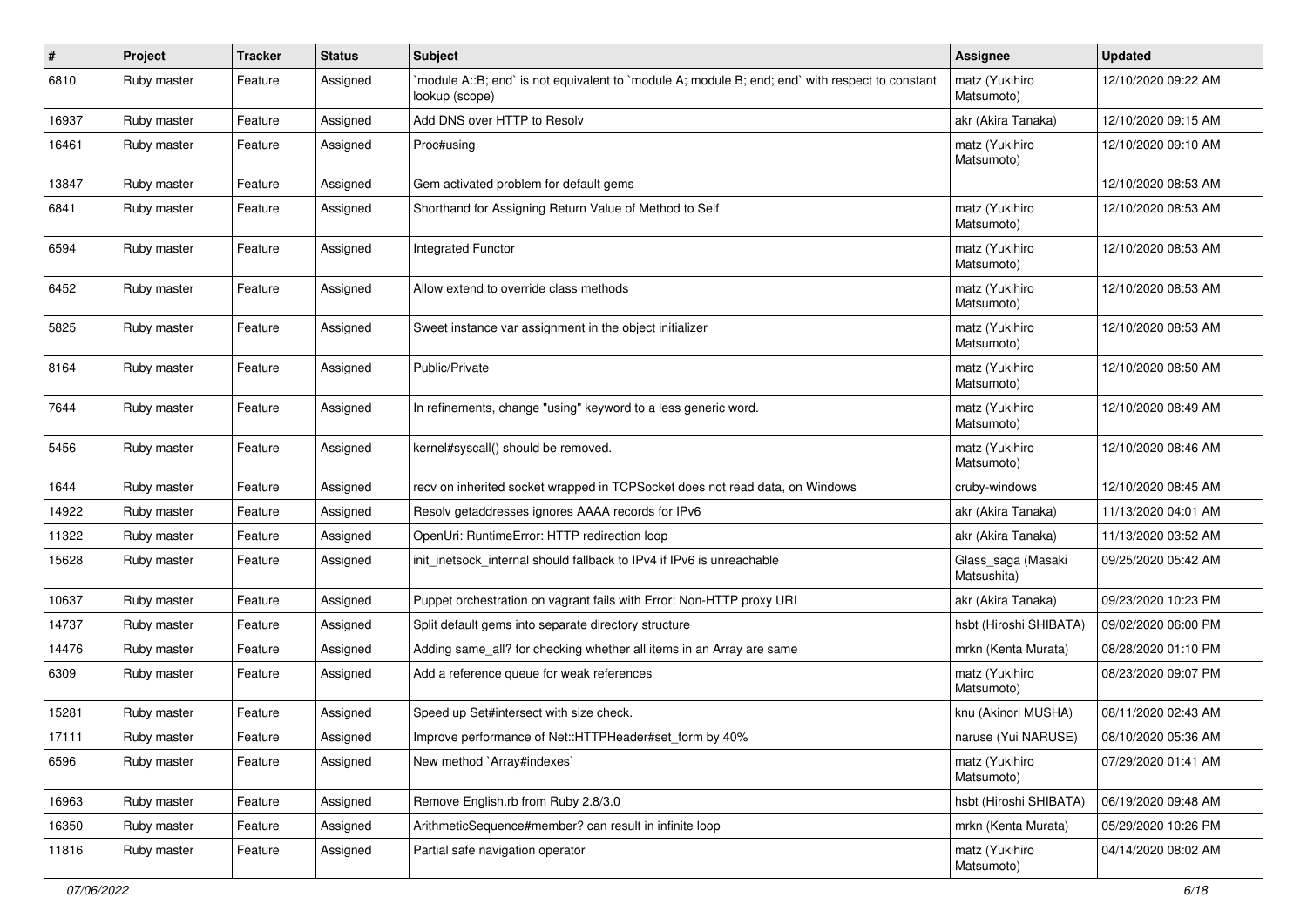| $\vert$ # | Project     | <b>Tracker</b> | <b>Status</b> | <b>Subject</b>                                                                  | <b>Assignee</b>                   | <b>Updated</b>      |
|-----------|-------------|----------------|---------------|---------------------------------------------------------------------------------|-----------------------------------|---------------------|
| 15371     | Ruby master | Feature        | Assigned      | <b>IRB with ARGV</b>                                                            | aycabta (aycabta.)                | 02/14/2020 11:35 AM |
| 13604     | Ruby master | Feature        | Assigned      | Exposing alternative interface of readline                                      | aycabta (aycabta.)                | 01/20/2020 05:34 AM |
| 5781      | Ruby master | Feature        | Assigned      | Query attributes (attribute methods ending in '?' mark)                         | matz (Yukihiro<br>Matsumoto)      | 01/10/2020 06:34 AM |
| 15239     | Ruby master | Feature        | Assigned      | [patch] test-spec win32ole                                                      | suke (Masaki Suketa)              | 12/29/2019 01:04 PM |
| 4539      | Ruby master | Feature        | Assigned      | Array#zip_with                                                                  | matz (Yukihiro<br>Matsumoto)      | 11/28/2019 08:23 AM |
| 9235      | Ruby master | Feature        | Assigned      | Documentation for commercial support                                            | zzak (Zachary Scott)              | 08/10/2019 02:55 PM |
| 8126      | Ruby master | Feature        | Assigned      | OpenSSL::SSL::SSLSocket does not define #recv and #send messages                | rhenium (Kazuki<br>Yamaguchi)     | 08/08/2019 11:05 PM |
| 15939     | Ruby master | Feature        | Assigned      | Dump symbols reference to their fstr in ObjectSpace.dump()                      | ko1 (Koichi Sasada)               | 08/08/2019 09:38 PM |
| 16027     | Ruby master | Feature        | Assigned      | Update Ruby's dtrace / USDT API to match what is exposed via the TracePoint API | ko1 (Koichi Sasada)               | 08/03/2019 02:41 AM |
| 16012     | Ruby master | Feature        | Assigned      | Add a (small) test-install suite?                                               | hsbt (Hiroshi SHIBATA)            | 07/30/2019 08:13 AM |
| 15878     | Ruby master | Feature        | Assigned      | Make exit faster by not running GC                                              | ko1 (Koichi Sasada)               | 07/29/2019 07:48 AM |
| 12354     | Ruby master | Feature        | Assigned      | PKey::EC Can't output public key pem when private key exists                    | rhenium (Kazuki<br>Yamaguchi)     | 07/24/2019 10:57 PM |
| 5764      | Ruby master | Feature        | Assigned      | Net::HTTP should assume HTTP/0.9 on unexpected responses                        | naruse (Yui NARUSE)               | 07/15/2019 05:06 PM |
| 6590      | Ruby master | Feature        | Assigned      | Dealing with bigdecimal, etc gems in JRuby                                      | hsbt (Hiroshi SHIBATA)            | 05/15/2019 08:33 PM |
| 15166     | Ruby master | Feature        | Assigned      | 2.5 times faster implementation than current gcd implmentation                  | watson1978 (Shizuo<br>Fujita)     | 04/26/2019 09:12 PM |
| 7148      | Ruby master | Feature        | Assigned      | Improved Tempfile w/o DelegateClass                                             | Glass_saga (Masaki<br>Matsushita) | 03/27/2019 09:51 AM |
| 15047     | Ruby master | Feature        | Assigned      | Documentation and more functions for Hash functions in C API                    |                                   | 03/20/2019 01:24 AM |
| 13821     | Ruby master | Feature        | Assigned      | Allow fibers to be resumed across threads                                       | ko1 (Koichi Sasada)               | 02/15/2019 10:09 AM |
| 6012      | Ruby master | Feature        | Assigned      | Proc#source_location also return the column                                     | nobu (Nobuyoshi<br>Nakada)        | 02/12/2019 07:49 AM |
| 14397     | Ruby master | Feature        | Assigned      | public, protected and private should return their arguments instead of self     | matz (Yukihiro<br>Matsumoto)      | 12/10/2018 07:08 AM |
| 11527     | Ruby master | Feature        | Assigned      | IPAddr#mask addr isn't a method                                                 | knu (Akinori MUSHA)               | 11/07/2018 04:12 PM |
| 5945      | Ruby master | Feature        | Assigned      | Add the ability to mark a at exit as process-local.                             | matz (Yukihiro<br>Matsumoto)      | 10/10/2018 08:29 AM |
| 11625     | Ruby master | Feature        | Assigned      | Unlock GVL for SHA1 calculations                                                |                                   | 09/25/2018 11:26 AM |
| 13534     | Ruby master | Feature        | Assigned      | Checking installation results of default gems                                   | hsbt (Hiroshi SHIBATA)            | 07/26/2018 02:16 AM |
| 12639     | Ruby master | Feature        | Assigned      | Speed up require in RubyGems by 5x                                              | hsbt (Hiroshi SHIBATA)            | 07/26/2018 02:12 AM |
| 7580      | Ruby master | Feature        | Assigned      | Range translation                                                               | matz (Yukihiro<br>Matsumoto)      | 06/11/2018 09:51 AM |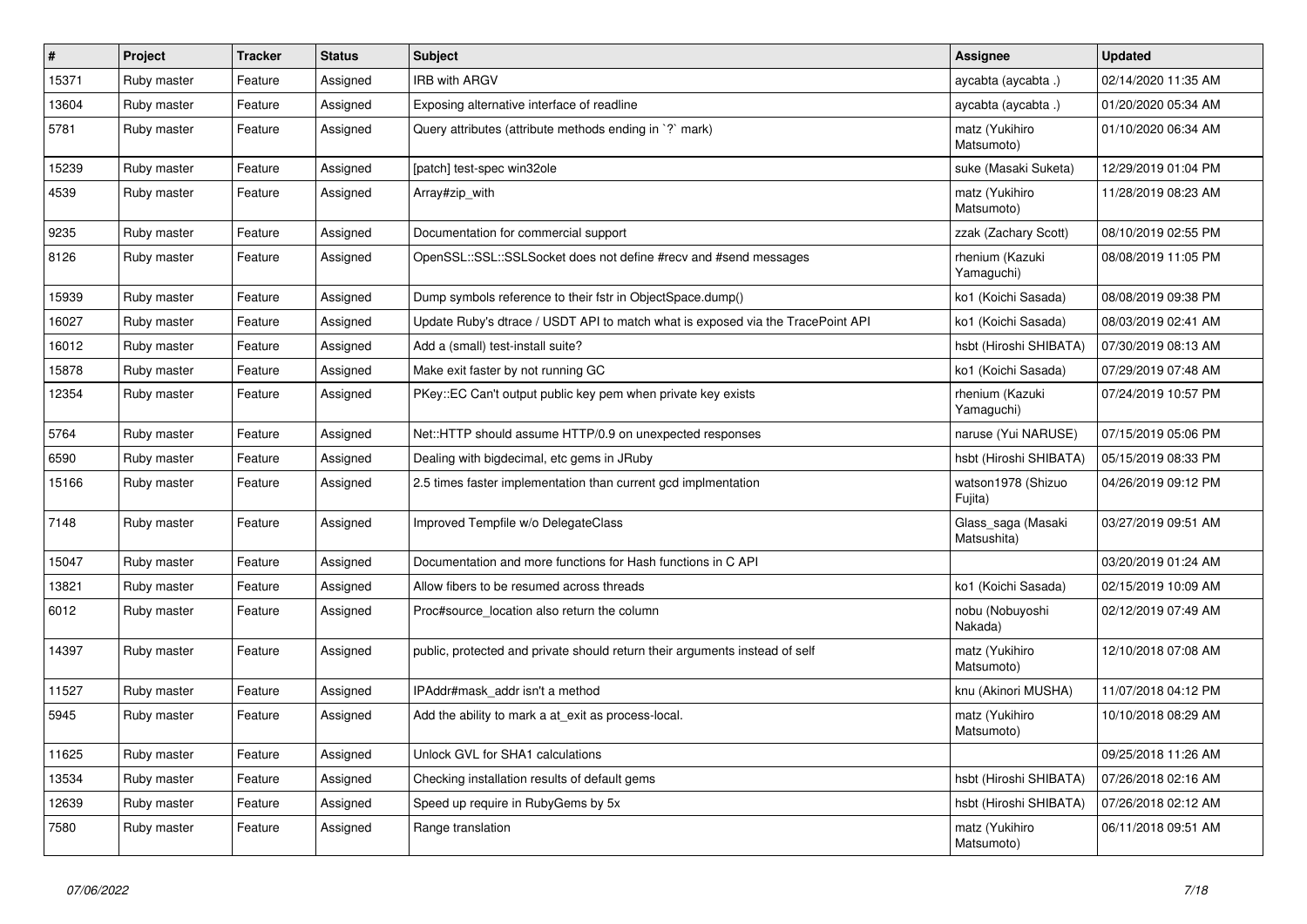| $\sharp$ | Project     | <b>Tracker</b> | <b>Status</b> | Subject                                                                            | Assignee                          | <b>Updated</b>      |
|----------|-------------|----------------|---------------|------------------------------------------------------------------------------------|-----------------------------------|---------------------|
| 2631     | Ruby master | Feature        | Assigned      | Allow IO#reopen to take a block                                                    | Glass_saga (Masaki<br>Matsushita) | 05/24/2018 01:22 PM |
| 5617     | Ruby master | Feature        | Assigned      | Allow install RubyGems into dediceted directory                                    | hsbt (Hiroshi SHIBATA)            | 05/16/2018 09:15 AM |
| 5007     | Ruby master | Feature        | Assigned      | Proc#call_under: Unifying instance_eval and instance_exec                          | matz (Yukihiro<br>Matsumoto)      | 04/19/2018 07:57 AM |
| 4824     | Ruby master | Feature        | Assigned      | Provide method Kernel#executed?                                                    | matz (Yukihiro<br>Matsumoto)      | 03/05/2018 04:57 AM |
| 12656    | Ruby master | Feature        | Assigned      | Expand short paths with File.expand_path                                           | cruby-windows                     | 01/31/2018 02:31 PM |
| 14412    | Ruby master | Feature        | Assigned      | DRb UNIX on local machine: add support for getpeereid()                            | seki (Masatoshi Seki)             | 01/28/2018 12:51 PM |
| 5129     | Ruby master | Feature        | Assigned      | Create a core class "FileArray" and make "ARGF" its instance                       | matz (Yukihiro<br>Matsumoto)      | 01/23/2018 02:02 PM |
| 4831     | Ruby master | Feature        | Assigned      | Integer#prime_factors                                                              | yugui (Yuki Sonoda)               | 01/23/2018 08:09 AM |
| 10129    | Ruby master | Feature        | Assigned      | More descriptive error message for failed net/http requests                        | akr (Akira Tanaka)                | 01/05/2018 09:01 PM |
| 10038    | Ruby master | Feature        | Assigned      | Extend ObjectSpace.dump to expose buffer addresses for String and Array            | tmm1 (Aman Karmani)               | 01/05/2018 09:01 PM |
| 8678     | Ruby master | Feature        | Assigned      | Allow invalid string to work with regexp                                           | matz (Yukihiro<br>Matsumoto)      | 01/05/2018 09:00 PM |
| 8047     | Ruby master | Feature        | Assigned      | IPAddr makes host address with netmask                                             | knu (Akinori MUSHA)               | 01/05/2018 09:00 PM |
| 7412     | Ruby master | Feature        | Assigned      | Pathname#relative_path_from does not support mixed directory separators on windows | akr (Akira Tanaka)                | 01/05/2018 09:00 PM |
| 2294     | Ruby master | Feature        | Assigned      | [PATCH] ruby_bind_stack() to embed Ruby in coroutine                               | ko1 (Koichi Sasada)               | 01/05/2018 09:00 PM |
| 13508    | Ruby master | Feature        | Assigned      | How remove/refactor code related mathn library.                                    | hsbt (Hiroshi SHIBATA)            | 12/25/2017 06:15 PM |
| 9020     | Ruby master | Feature        | Assigned      | Net::HTTPResponse predicate/query methods                                          | naruse (Yui NARUSE)               | 12/25/2017 06:15 PM |
| 8850     | Ruby master | Feature        | Assigned      | Convert Rational to decimal string                                                 | matz (Yukihiro<br>Matsumoto)      | 12/25/2017 06:15 PM |
| 8576     | Ruby master | Feature        | Assigned      | Add optimized method type for constant value methods                               | ko1 (Koichi Sasada)               | 12/25/2017 06:15 PM |
| 8536     | Ruby master | Feature        | Assigned      | Implement is_numeric? family of methods                                            | matz (Yukihiro<br>Matsumoto)      | 12/25/2017 06:15 PM |
| 8295     | Ruby master | Feature        | Assigned      | Float I Rational 0000000000000 BigDecimal 0000000                                  | mrkn (Kenta Murata)               | 12/25/2017 06:15 PM |
| 8042     | Ruby master | Feature        | Assigned      | Add Addrinfo#socket to create a socket that is not connected or bound              | matz (Yukihiro<br>Matsumoto)      | 12/25/2017 06:15 PM |
| 8016     | Ruby master | Feature        | Assigned      | Alias __FILE__ and __LINE__ as methods                                             | matz (Yukihiro<br>Matsumoto)      | 12/25/2017 06:15 PM |
| 7739     | Ruby master | Feature        | Assigned      | Define Hash#  as Hash#reverse_merge in Rails                                       | matz (Yukihiro<br>Matsumoto)      | 12/25/2017 06:15 PM |
| 7532     | Ruby master | Feature        | Assigned      | Hardcoded compiler location                                                        | nobu (Nobuyoshi<br>Nakada)        | 12/25/2017 06:15 PM |
| 7503     | Ruby master | Feature        | Assigned      | make timeout.rb async-interrupt safe by default                                    | matz (Yukihiro<br>Matsumoto)      | 12/25/2017 06:15 PM |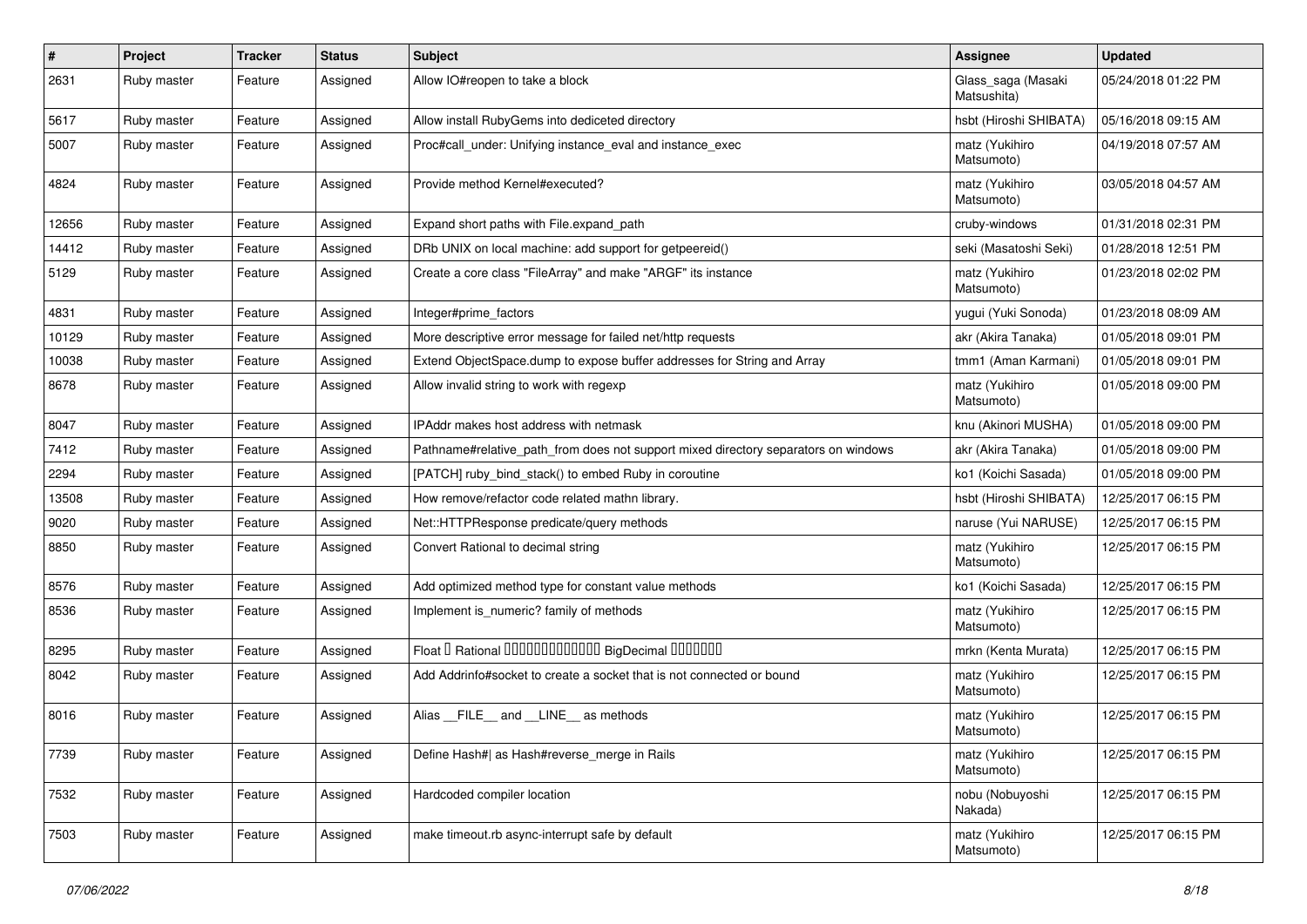| $\vert$ # | Project     | <b>Tracker</b> | <b>Status</b> | Subject                                                                                    | <b>Assignee</b>                       | <b>Updated</b>      |
|-----------|-------------|----------------|---------------|--------------------------------------------------------------------------------------------|---------------------------------------|---------------------|
| 7488      | Ruby master | Feature        | Assigned      | Receiving object id in object creation probes                                              | tenderlovemaking<br>(Aaron Patterson) | 12/25/2017 06:15 PM |
| 7436      | Ruby master | Feature        | Assigned      | Allow for a "granularity" flag for backtrace_locations                                     | matz (Yukihiro<br>Matsumoto)          | 12/25/2017 06:15 PM |
| 7362      | Ruby master | Feature        | Assigned      | Adding Pathname#start_with?                                                                | akr (Akira Tanaka)                    | 12/25/2017 06:15 PM |
| 7349      | Ruby master | Feature        | Assigned      | Struct#inspect needs more meaningful output                                                | matz (Yukihiro<br>Matsumoto)          | 12/25/2017 06:15 PM |
| 7321      | Ruby master | Feature        | Assigned      | Newton.#nsolve 00 2 0000000000                                                             | mrkn (Kenta Murata)                   | 12/25/2017 06:15 PM |
| 7132      | Ruby master | Feature        | Assigned      | Alternation between named / ordered method arguments and aliases for method arguments.     | matz (Yukihiro<br>Matsumoto)          | 12/25/2017 06:15 PM |
| 7121      | Ruby master | Feature        | Assigned      | Extending the use of `require'                                                             | matz (Yukihiro<br>Matsumoto)          | 12/25/2017 06:15 PM |
| 7087      | Ruby master | Feature        | Assigned      | ::ConditionVariable#wait does not work with Monitor because Monitor#sleep does not exist   | matz (Yukihiro<br>Matsumoto)          | 12/25/2017 06:15 PM |
| 7086      | Ruby master | Feature        | Assigned      | ConditionVariable#wait has meaningless return value                                        | kosaki (Motohiro<br><b>KOSAKI)</b>    | 12/25/2017 06:15 PM |
| 6973      | Ruby master | Feature        | Assigned      | Add an #integral? method to Numeric to test for whole-number values                        | mrkn (Kenta Murata)                   | 12/25/2017 06:15 PM |
| 6857      | Ruby master | Feature        | Assigned      | bigdecimal/math BigMath.E/BigMath.exp R. P. Feynman inspired optimization                  | mrkn (Kenta Murata)                   | 12/25/2017 06:15 PM |
| 6811      | Ruby master | Feature        | Assigned      | File, Dir and FileUtils should have bang-versions of singleton methods that fails silently | matz (Yukihiro<br>Matsumoto)          | 12/25/2017 06:15 PM |
| 6802      | Ruby master | Feature        | Assigned      | String#scan should have equivalent yielding MatchData                                      | matz (Yukihiro<br>Matsumoto)          | 12/25/2017 06:15 PM |
| 6695      | Ruby master | Feature        | Assigned      | Configuration for Thread/Fiber creation                                                    | ko1 (Koichi Sasada)                   | 12/25/2017 06:15 PM |
| 6694      | Ruby master | Feature        | Assigned      | Thread.new without block.                                                                  | ko1 (Koichi Sasada)                   | 12/25/2017 06:15 PM |
| 6682      | Ruby master | Feature        | Assigned      | Add a method to return an instance attached by a singleton class                           | shyouhei (Shyouhei<br>Urabe)          | 12/25/2017 06:15 PM |
| 6671      | Ruby master | Feature        | Assigned      | File.split_all and File.split_root                                                         | matz (Yukihiro<br>Matsumoto)          | 12/25/2017 06:15 PM |
| 6648      | Ruby master | Feature        | Assigned      | Provide a standard API for retrieving all command-line flags passed to Ruby                | matz (Yukihiro<br>Matsumoto)          | 12/25/2017 06:15 PM |
| 6613      | Ruby master | Feature        | Assigned      | VT_RECORD, IRecordInfo Support in WIN32OLE                                                 | suke (Masaki Suketa)                  | 12/25/2017 06:15 PM |
| 6611      | Ruby master | Feature        | Assigned      | Comments requested on implementation of set_parse_func                                     | matz (Yukihiro<br>Matsumoto)          | 12/25/2017 06:15 PM |
| 6445      | Ruby master | Feature        | Assigned      | request for default length/position on string index                                        | matz (Yukihiro<br>Matsumoto)          | 12/25/2017 06:15 PM |
| 6413      | Ruby master | Feature        | Assigned      | Make Dir.entries default to Dir.entries(Dir.pwd)                                           | matz (Yukihiro<br>Matsumoto)          | 12/25/2017 06:15 PM |
| 6376      | Ruby master | Feature        | Assigned      | Feature lookup and checking if feature is loaded                                           | matz (Yukihiro<br>Matsumoto)          | 12/25/2017 06:15 PM |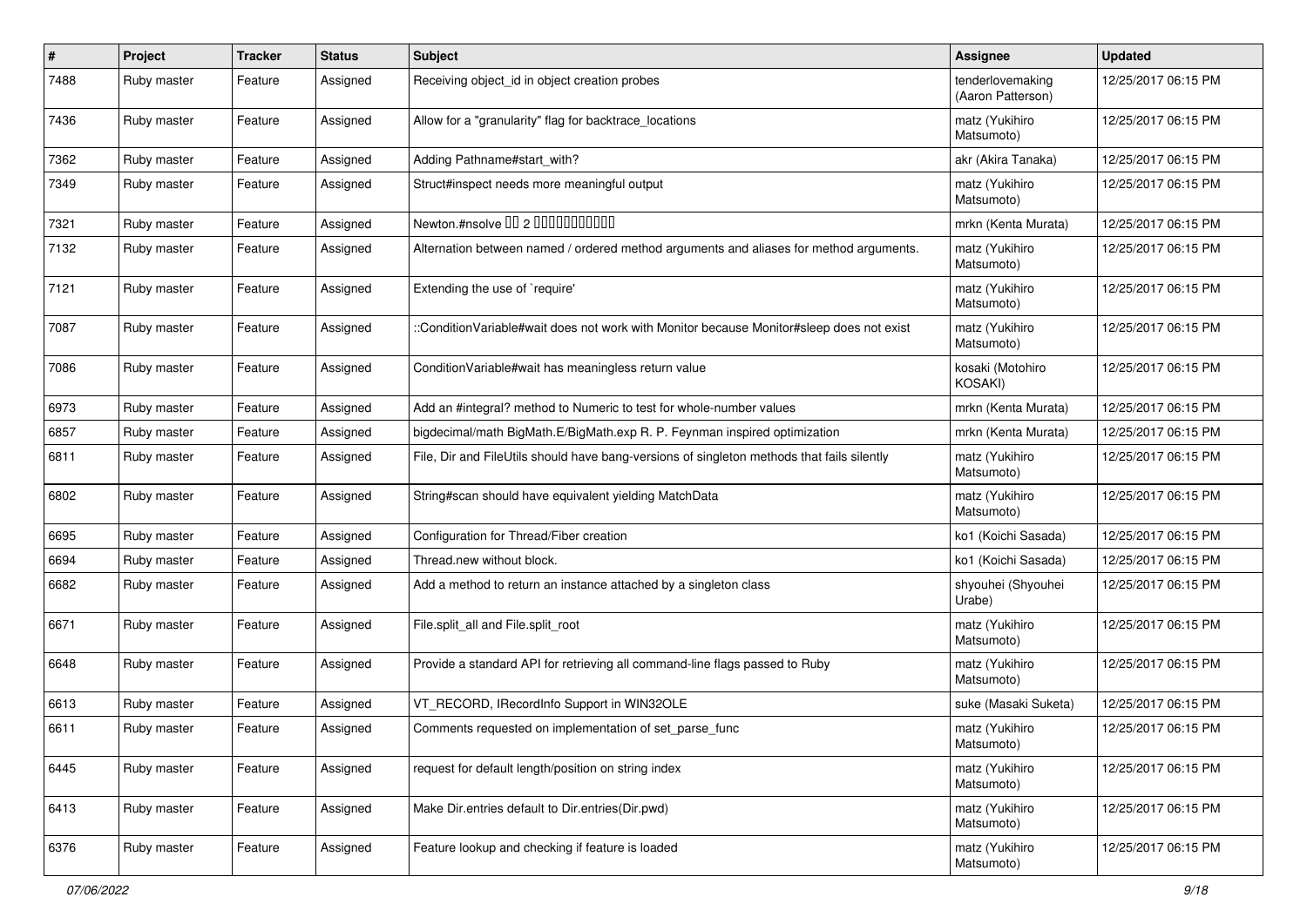| $\vert$ # | Project     | Tracker | <b>Status</b> | Subject                                                                | <b>Assignee</b>              | <b>Updated</b>      |
|-----------|-------------|---------|---------------|------------------------------------------------------------------------|------------------------------|---------------------|
| 6354      | Ruby master | Feature | Assigned      | Remove escape (break/return/redo/next support) from class/module scope | matz (Yukihiro<br>Matsumoto) | 12/25/2017 06:15 PM |
| 6337      | Ruby master | Feature | Assigned      | FileUtils#sync                                                         | matz (Yukihiro<br>Matsumoto) | 12/25/2017 06:15 PM |
| 6317      | Ruby master | Feature | Assigned      |                                                                        | matz (Yukihiro<br>Matsumoto) | 12/25/2017 06:15 PM |
| 6293      | Ruby master | Feature | Assigned      | new queue / blocking queues                                            | matz (Yukihiro<br>Matsumoto) | 12/25/2017 06:15 PM |
| 6277      | Ruby master | Feature | Assigned      | Hash#convert_key                                                       | matz (Yukihiro<br>Matsumoto) | 12/25/2017 06:15 PM |
| 5970      | Ruby master | Feature | Assigned      | Add Enumerable#join with same semantics as Array#join                  | matz (Yukihiro<br>Matsumoto) | 12/25/2017 06:15 PM |
| 5749      | Ruby master | Feature | Assigned      | new method String#match_all needed                                     | matz (Yukihiro<br>Matsumoto) | 12/25/2017 06:15 PM |
| 5741      | Ruby master | Feature | Assigned      | Secure Erasure of Passwords                                            | matz (Yukihiro<br>Matsumoto) | 12/25/2017 06:15 PM |
| 5654      | Ruby master | Feature | Assigned      | Introduce global lock to avoid concurrent require                      | nahi (Hiroshi Nakamura)      | 12/25/2017 06:15 PM |
| 5643      | Ruby master | Feature | Assigned      | require/load options and binding option                                | matz (Yukihiro<br>Matsumoto) | 12/25/2017 06:15 PM |
| 5582      | Ruby master | Feature | Assigned      | Allow clone of singleton methods on a BasicObject                      | matz (Yukihiro<br>Matsumoto) | 12/25/2017 06:15 PM |
| 5558      | Ruby master | Feature | Assigned      | String#% strange arity errors                                          | matz (Yukihiro<br>Matsumoto) | 12/25/2017 06:15 PM |
| 5461      | Ruby master | Feature | Assigned      | Add pipelining to Net::HTTP                                            | naruse (Yui NARUSE)          | 12/25/2017 06:15 PM |
| 5445      | Ruby master | Feature | Assigned      | Need RUBYOPT -r before ARGV -r                                         | matz (Yukihiro<br>Matsumoto) | 12/25/2017 06:15 PM |
| 5434      | Ruby master | Feature | Assigned      | Allow per-class whitelisting of methods safe to expose through DRb     | seki (Masatoshi Seki)        | 12/25/2017 06:15 PM |
| 5389      | Ruby master | Feature | Assigned      | New method Enumerator#iterate                                          | matz (Yukihiro<br>Matsumoto) | 12/25/2017 06:15 PM |
| 5310      | Ruby master | Feature | Assigned      | Integral objects                                                       | mrkn (Kenta Murata)          | 12/25/2017 06:15 PM |
| 5133      | Ruby master | Feature | Assigned      | Array#unzip as an alias of Array#transpose                             | mrkn (Kenta Murata)          | 12/25/2017 06:15 PM |
| 5064      | Ruby master | Feature | Assigned      | HTTP user-agent class                                                  | matz (Yukihiro<br>Matsumoto) | 12/25/2017 06:15 PM |
| 4924      | Ruby master | Feature | Assigned      | mkmf have header fails with C++ headers                                | nobu (Nobuyoshi<br>Nakada)   | 12/25/2017 06:15 PM |
| 4818      | Ruby master | Feature | Assigned      | Add method marshalable?                                                | matz (Yukihiro<br>Matsumoto) | 12/25/2017 06:15 PM |
| 4592      | Ruby master | Feature | Assigned      | Tempfile0000000                                                        | matz (Yukihiro<br>Matsumoto) | 12/25/2017 06:14 PM |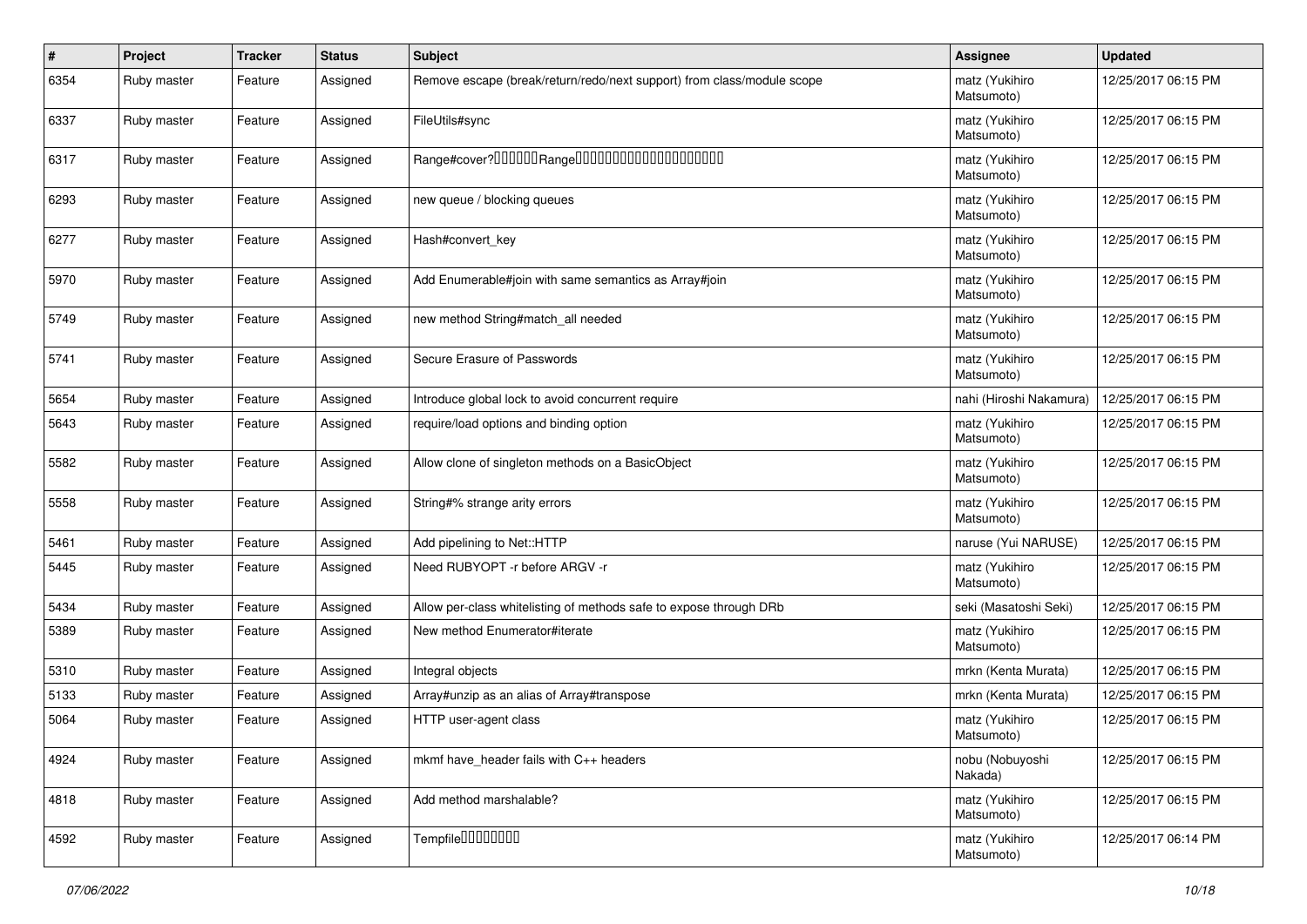| #     | Project     | <b>Tracker</b> | <b>Status</b> | Subject                                                                                       | Assignee                            | <b>Updated</b>      |
|-------|-------------|----------------|---------------|-----------------------------------------------------------------------------------------------|-------------------------------------|---------------------|
| 4521  | Ruby master | Feature        | Assigned      | NoMethodError#message may take very long to execute                                           | matz (Yukihiro<br>Matsumoto)        | 12/25/2017 06:14 PM |
| 4514  | Ruby master | Feature        | Assigned      | #deep_clone and #deep_dup for Objects                                                         | matz (Yukihiro<br>Matsumoto)        | 12/25/2017 06:14 PM |
| 4464  | Ruby master | Feature        | Assigned      | [PATCH] add Fcntl::Flock object for easier use of POSIX file locks                            | kosaki (Motohiro<br>KOSAKI)         | 12/25/2017 06:14 PM |
| 4247  | Ruby master | Feature        | Assigned      | New features for Array#sample, Array#choice                                                   | mame (Yusuke Endoh)                 | 12/25/2017 06:14 PM |
| 3953  | Ruby master | Feature        | Assigned      | TCPSocket / UDPSocket do not accept IPAddr objects.                                           | knu (Akinori MUSHA)                 | 12/25/2017 06:14 PM |
| 3731  | Ruby master | Feature        | Assigned      | Easier Embedding API for Ruby                                                                 | ko1 (Koichi Sasada)                 | 12/25/2017 06:14 PM |
| 3608  | Ruby master | Feature        | Assigned      | Enhancing Pathname#each_child to be lazy                                                      | akr (Akira Tanaka)                  | 12/25/2017 06:14 PM |
| 2324  | Ruby master | Feature        | Assigned      | Dir instance methods for relative path                                                        | nobu (Nobuyoshi<br>Nakada)          | 12/25/2017 05:58 PM |
| 14066 | Ruby master | Feature        | Assigned      | Add CAA DNS RR on Resolv                                                                      | akr (Akira Tanaka)                  | 11/10/2017 06:50 AM |
| 11955 | Ruby master | Feature        | Assigned      | Expose Object that Receives logs in Logger                                                    | sonots (Naotoshi Seo)               | 11/09/2017 11:35 AM |
| 13610 | Ruby master | Feature        | Assigned      | IPAddr doesn't provide helpful methods to get the subnet or IP address                        | knu (Akinori MUSHA)                 | 10/20/2017 01:13 AM |
| 13221 | Ruby master | Feature        | Assigned      | [PATCH] gems/bundled gems: add "curses" RubyGem                                               | naruse (Yui NARUSE)                 | 09/25/2017 06:32 PM |
| 13516 | Ruby master | Feature        | Assigned      | Improve the text of the circular require warning                                              | nobu (Nobuyoshi<br>Nakada)          | 08/31/2017 05:49 AM |
| 13721 | Ruby master | Feature        | Assigned      | [PATCH] net/imap: dedupe attr keys in Net::IMAP::FetchData                                    | normalperson (Eric<br>Wong)         | 07/27/2017 09:51 AM |
| 13577 | Ruby master | Feature        | Assigned      | Digest file accidentally receives File object but uses file path                              | nobu (Nobuyoshi<br>Nakada)          | 05/20/2017 06:50 PM |
| 13252 | Ruby master | Feature        | Assigned      | C API for creating strings without copying                                                    | ko1 (Koichi Sasada)                 | 04/17/2017 07:22 AM |
| 13388 | Ruby master | Feature        | Assigned      | gc.c: Add GC.get_parameters and .set_parameters                                               | ko1 (Koichi Sasada)                 | 03/30/2017 10:52 AM |
| 13047 | Ruby master | Feature        | Assigned      | Use String literal instead of `String#+` for multiline pretty-printing of multiline strings   | akr (Akira Tanaka)                  | 02/22/2017 07:09 AM |
| 12813 | Ruby master | Feature        | Assigned      | Calling chunk_while, slice_after, slice_before, slice_when with no block                      | matz (Yukihiro<br>Matsumoto)        | 12/06/2016 12:58 PM |
| 8960  | Ruby master | Feature        | Assigned      | Add Exception#backtrace_locations                                                             | ko1 (Koichi Sasada)                 | 11/25/2016 02:15 PM |
| 12676 | Ruby master | Feature        | Assigned      | Significant performance increase, and code conciseness, for prime_division method in prime.rb | marcandre (Marc-Andre<br>Lafortune) | 11/18/2016 03:46 PM |
| 12848 | Ruby master | Feature        | Assigned      | Crazy idea: Allow regex definition for methods (Do not take it seriously please)              |                                     | 10/18/2016 12:17 AM |
| 12653 | Ruby master | Feature        | Assigned      | Use wide WinAPI for rb_w32_getcwd                                                             | usa (Usaku<br>NAKAMURA)             | 09/12/2016 06:35 AM |
| 6842  | Ruby master | Feature        | Assigned      | Add Optional Arguments to String#strip                                                        | matz (Yukihiro<br>Matsumoto)        | 08/24/2016 05:50 AM |
| 12497 | Ruby master | Feature        | Assigned      | GMP version of divmod may be slower                                                           | akr (Akira Tanaka)                  | 08/10/2016 03:11 AM |
| 6265  | Ruby master | Feature        | Assigned      | Remove 'useless' 'concatenation' syntax                                                       | naruse (Yui NARUSE)                 | 08/10/2016 02:36 AM |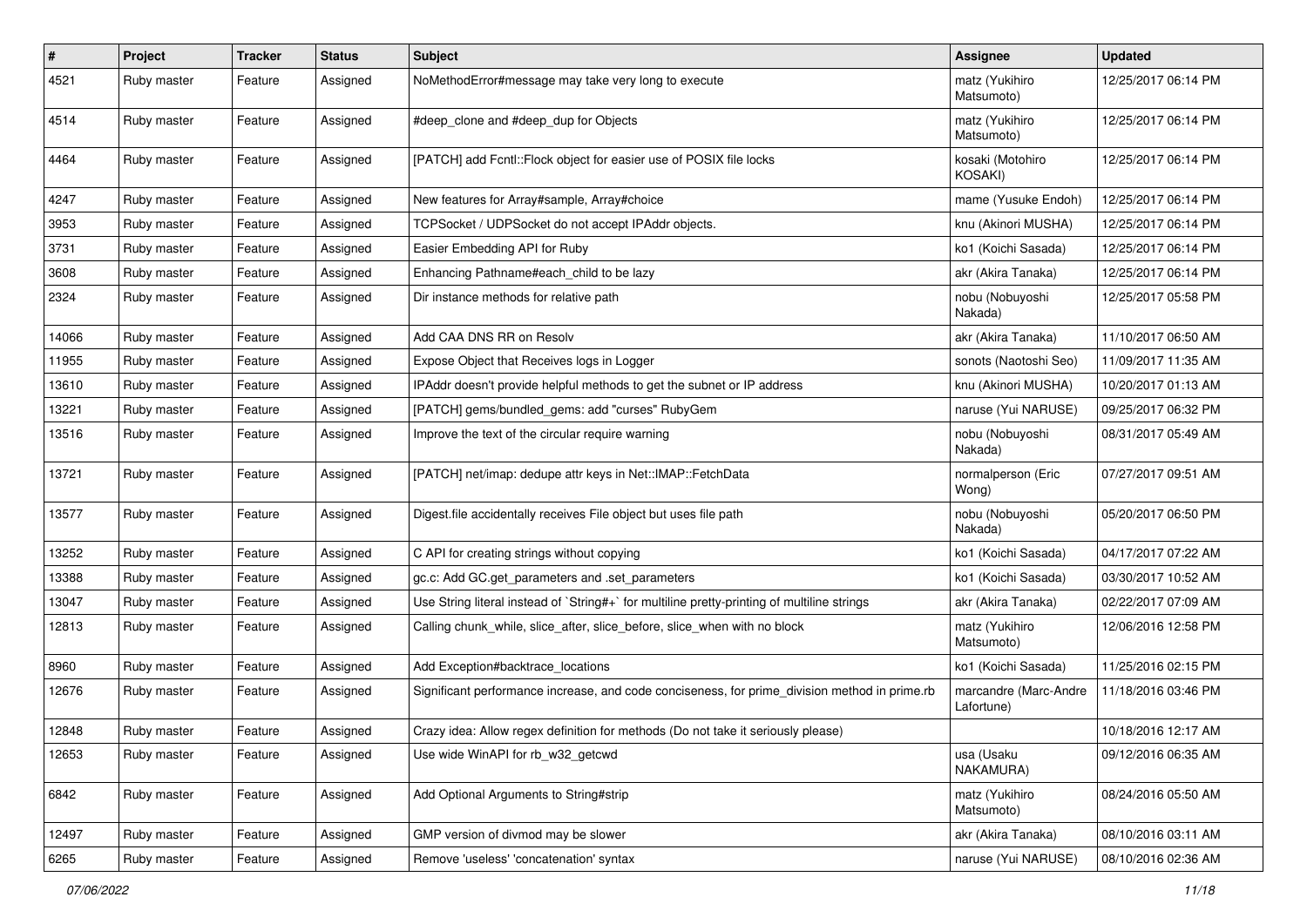| $\sharp$ | Project     | <b>Tracker</b> | <b>Status</b> | Subject                                                                                                                 | <b>Assignee</b>                       | <b>Updated</b>      |
|----------|-------------|----------------|---------------|-------------------------------------------------------------------------------------------------------------------------|---------------------------------------|---------------------|
| 12281    | Ruby master | Feature        | Assigned      | Allow lexically scoped use of refinements with `using {}` block syntax                                                  | shugo (Shugo Maeda)                   | 06/13/2016 07:44 AM |
| 7314     | Ruby master | Feature        | Assigned      | Convert Proc to Lambda doesn't work in MRI                                                                              | matz (Yukihiro<br>Matsumoto)          | 05/21/2016 09:15 AM |
| 8839     | Ruby master | Feature        | Assigned      | Class and module should return the class or module that was opened                                                      | matz (Yukihiro<br>Matsumoto)          | 12/28/2015 08:36 AM |
| 6769     | Ruby master | Feature        | Assigned      | rbinstall.rb: install both src and batch files separetely                                                               | nobu (Nobuyoshi<br>Nakada)            | 10/30/2015 12:38 PM |
| 6133     | Ruby master | Feature        | Assigned      | SSLSocket <sup>[</sup> shutdown <sup>[11]</sup>                                                                         |                                       | 09/13/2015 03:22 AM |
| 6047     | Ruby master | Feature        | Assigned      | read_all: Grow buffer exponentially in generic case                                                                     |                                       | 09/13/2015 03:19 AM |
| 9830     | Ruby master | Feature        | Assigned      | Support for GOST private/public keys                                                                                    |                                       | 09/13/2015 03:10 AM |
| 10459    | Ruby master | Feature        | Assigned      | [PATCH] rfc3339 method for Time                                                                                         | akr (Akira Tanaka)                    | 05/21/2015 08:14 AM |
| 10782    | Ruby master | Feature        | Assigned      | Patch: Add constants for BigDecimal for ZERO, ONE, TEN                                                                  | mrkn (Kenta Murata)                   | 05/21/2015 08:13 AM |
| 11028    | Ruby master | Feature        | Assigned      | standalone running single file ( zipped archives of ruby code) running **without installation**<br>using "gem install " | matz (Yukihiro<br>Matsumoto)          | 04/04/2015 01:44 AM |
| 10481    | Ruby master | Feature        | Assigned      | Add "if" and "unless" clauses to rescue statements                                                                      | matz (Yukihiro<br>Matsumoto)          | 01/18/2015 02:46 PM |
| 9816     | Ruby master | Feature        | Assigned      | 00000000000000000000                                                                                                    | matz (Yukihiro<br>Matsumoto)          | 10/28/2014 08:29 AM |
| 9768     | Ruby master | Feature        | Assigned      | Method that is visible only within a certain module/class                                                               | matz (Yukihiro<br>Matsumoto)          | 04/25/2014 06:43 AM |
| 9755     | Ruby master | Feature        | Assigned      | Thread::Backtrace::Location#defined_class                                                                               | ko1 (Koichi Sasada)                   | 04/18/2014 09:22 AM |
| 8959     | Ruby master | Feature        | Assigned      | Allow top level prepend                                                                                                 | nobu (Nobuyoshi<br>Nakada)            | 10/16/2013 03:22 AM |
| 7518     | Ruby master | Feature        | Assigned      | Fiddle::Pointer#to_str and Fiddle::Pointer#to_int should be removed                                                     | tenderlovemaking<br>(Aaron Patterson) | 08/15/2013 04:56 AM |
| 8083     | Ruby master | Feature        | Assigned      | Exit status is limited to one-byte values which is invalid for Windows                                                  | cruby-windows                         | 03/14/2013 08:26 PM |
| 18897    | Ruby master | Feature        | Open          | Add a new instruction for sending messages to ephemeral stack arrays                                                    |                                       | 07/05/2022 10:11 PM |
| 18004    | Ruby master | Feature        | Open          | Add Async to the stdlib                                                                                                 |                                       | 07/05/2022 05:09 PM |
| 17753    | Ruby master | Feature        | Open          | Add Module#namespace                                                                                                    |                                       | 07/04/2022 01:42 AM |
| 18894    | Ruby master | Feature        | Open          | Object#make_shareable                                                                                                   |                                       | 07/02/2022 11:42 PM |
| 18814    | Ruby master | Feature        | Open          | Ractor: add method to query incoming message queue size                                                                 |                                       | 06/30/2022 10:58 AM |
| 18885    | Ruby master | Feature        | Open          | Long lived fork advisory API (potential Copy on Write optimizations)                                                    |                                       | 06/30/2022 09:27 AM |
| 18559    | Ruby master | Feature        | Open          | Allocation tracing: Objects created by the parser are attributed to Kernel.require                                      |                                       | 06/28/2022 12:21 PM |
| 17326    | Ruby master | Feature        | Open          | Add Kernel#must! to the standard library                                                                                |                                       | 06/22/2022 04:10 PM |
| 18809    | Ruby master | Feature        | Open          | Add Numeric#ceildiv                                                                                                     |                                       | 06/21/2022 06:21 PM |
| 18832    | Ruby master | Feature        | Open          | Do not have class/module keywords consider ancestors of Object                                                          |                                       | 06/21/2022 05:50 AM |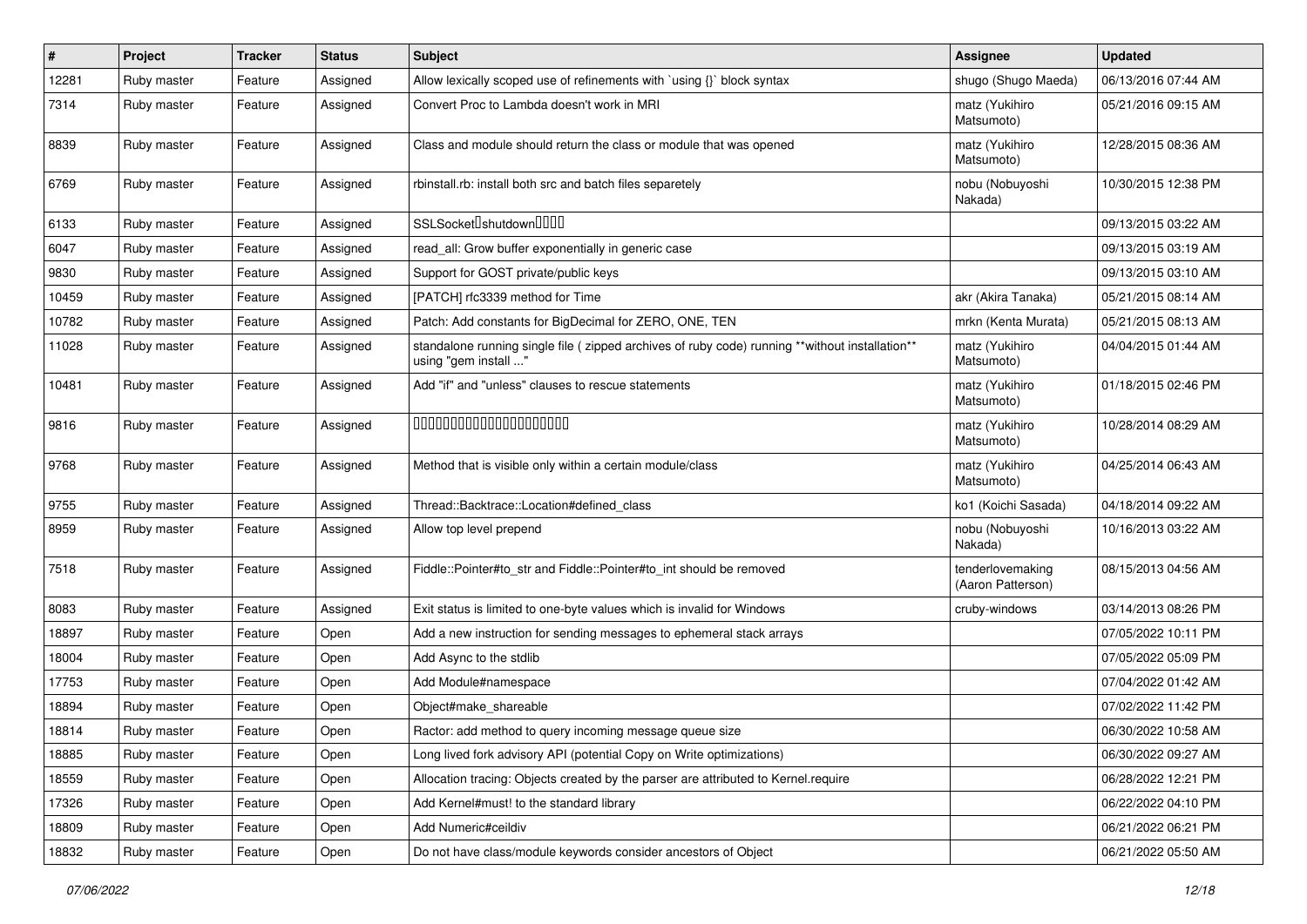| $\sharp$ | Project     | <b>Tracker</b> | <b>Status</b> | Subject                                                                 | Assignee                          | <b>Updated</b>      |
|----------|-------------|----------------|---------------|-------------------------------------------------------------------------|-----------------------------------|---------------------|
| 15330    | Ruby master | Feature        | Open          | autoload relative                                                       | matz (Yukihiro<br>Matsumoto)      | 06/19/2022 11:25 PM |
| 18841    | Ruby master | Feature        | Open          | Proposal: autoload relative                                             |                                   | 06/19/2022 11:22 PM |
| 18644    | Ruby master | Feature        | Open          | Coerce anything callable to a Proc                                      |                                   | 06/18/2022 05:28 PM |
| 18831    | Ruby master | Feature        | Open          | Block argument to 'yield'                                               |                                   | 06/18/2022 03:12 AM |
| 18159    | Ruby master | Feature        | Open          | Integrate functionality of dead_end gem into Ruby                       | matz (Yukihiro<br>Matsumoto)      | 06/17/2022 02:06 PM |
| 18835    | Ruby master | Feature        | Open          | Add InstructionSequence#type method                                     |                                   | 06/16/2022 10:30 PM |
| 17525    | Ruby master | Feature        | Open          | Implement Happy Eyeballs Version 2 (RFC8305) in Socket.tcp              | Glass_saga (Masaki<br>Matsushita) | 06/16/2022 01:08 AM |
| 17472    | Ruby master | Feature        | Open          | HashWithIndifferentAccess like Hash extension                           |                                   | 06/16/2022 01:08 AM |
| 17468    | Ruby master | Feature        | Open          | Deprecate RUBY_DEVEL                                                    |                                   | 06/16/2022 01:08 AM |
| 16476    | Ruby master | Feature        | Open          | Socket.getaddrinfo cannot be interrupted by Timeout.timeout             | Glass_saga (Masaki<br>Matsushita) | 06/16/2022 01:08 AM |
| 16005    | Ruby master | Feature        | Open          | A variation of Time.iso8601 that can parse yyyy-MM-dd HH:mm:ss          |                                   | 06/16/2022 01:08 AM |
| 16495    | Ruby master | Feature        | Open          | Inconsistent quotes in error messages                                   | matz (Yukihiro<br>Matsumoto)      | 06/15/2022 04:21 PM |
| 18825    | Ruby master | Feature        | Open          | Specialized instruction for "array literal + `.hash`"                   |                                   | 06/14/2022 05:24 PM |
| 18822    | Ruby master | Feature        | Open          | Ruby lack a proper method to percent-encode strings for URIs (RFC 3986) |                                   | 06/09/2022 02:42 PM |
| 16597    | Ruby master | Feature        | Open          | missing poll()                                                          |                                   | 06/09/2022 09:14 AM |
| 18821    | Ruby master | Feature        | Open          | Expose Pattern Matching interfaces in core classes                      |                                   | 06/09/2022 07:24 AM |
| 16150    | Ruby master | Feature        | Open          | Add a way to request a frozen string from to_s                          |                                   | 06/03/2022 04:42 PM |
| 18815    | Ruby master | Feature        | Open          | instance_{eval,exec} vs Proc#>>                                         |                                   | 06/02/2022 05:17 PM |
| 18812    | Ruby master | Feature        | Open          | Add ability to trace exit locations for YJIT                            |                                   | 06/01/2022 02:42 PM |
| 14602    | Ruby master | Feature        | Open          | Version of dig that raises error if a key is not present                |                                   | 05/25/2022 12:02 PM |
| 18798    | Ruby master | Feature        | Open          | UnboundMethod#==`with inherited classes                                 |                                   | 05/25/2022 12:32 AM |
| 18774    | Ruby master | Feature        | Open          | Add Queue#pop(timeout:)                                                 |                                   | 05/20/2022 12:27 AM |
| 17316    | Ruby master | Feature        | Open          | On memoization                                                          |                                   | 05/13/2022 11:32 AM |
| 18776    | Ruby master | Feature        | Open          | <b>Object Shapes</b>                                                    |                                   | 05/13/2022 01:11 AM |
| 18654    | Ruby master | Feature        | Open          | Enhancements to prettyprint                                             | akr (Akira Tanaka)                | 05/12/2022 01:44 PM |
| 18642    | Ruby master | Feature        | Open          | Named ripper fields                                                     |                                   | 05/12/2022 01:37 PM |
| 18690    | Ruby master | Feature        | Open          | Allow `Kernel#then` to take arguments                                   |                                   | 05/10/2022 06:16 PM |
| 18384    | Ruby master | Feature        | Open          | Pattern Match Object                                                    |                                   | 05/07/2022 06:01 PM |
| 18762    | Ruby master | Feature        | Open          | Add an Array#undigits that compliments Integer#digits                   |                                   | 05/03/2022 08:08 PM |
| 18757    | Ruby master | Feature        | Open          | Introduce %R percent literal for anchored regular expression patterns   |                                   | 04/27/2022 05:30 PM |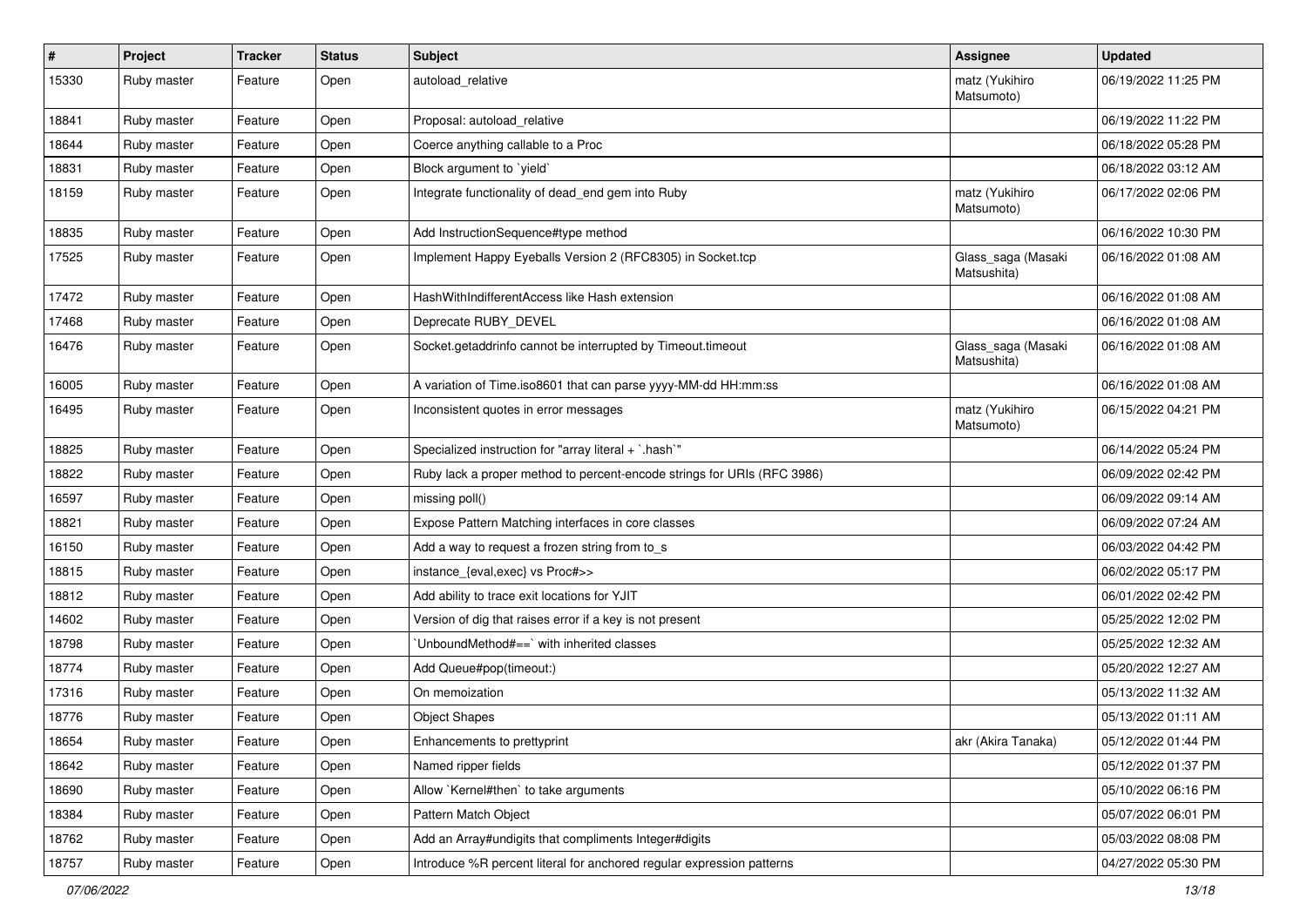| #     | Project     | <b>Tracker</b> | <b>Status</b> | Subject                                                                                   | Assignee                     | <b>Updated</b>      |
|-------|-------------|----------------|---------------|-------------------------------------------------------------------------------------------|------------------------------|---------------------|
| 18685 | Ruby master | Feature        | Open          | Enumerator.product: Cartesian product of enumerables                                      |                              | 04/26/2022 07:02 AM |
| 18683 | Ruby master | Feature        | Open          | Allow to create hashes with a specific capacity.                                          |                              | 04/22/2022 02:34 PM |
| 18668 | Ruby master | Feature        | Open          | Merge `io-nonblock` gems into core                                                        |                              | 04/21/2022 10:02 AM |
| 18630 | Ruby master | Feature        | Open          | Introduce general `IO#timeout` and `IO#timeout=`for all (non-)blocking operations.        |                              | 04/21/2022 09:36 AM |
| 10548 | Ruby master | Feature        | Open          | remove callcc (Callcc is now going obsoleted. Please use Fiber.)                          |                              | 04/18/2022 09:07 AM |
| 18736 | Ruby master | Feature        | Open          | self-p for method chain                                                                   |                              | 04/15/2022 11:09 AM |
| 17849 | Ruby master | Feature        | Open          | Fix Timeout timeout so that it can be used in threaded Web servers                        | matz (Yukihiro<br>Matsumoto) | 04/10/2022 06:26 AM |
| 18675 | Ruby master | Feature        | Open          | Add new exception class for resolv timeouts                                               |                              | 04/01/2022 11:22 PM |
| 16978 | Ruby master | Feature        | Open          | Ruby should not use realpath for FILE                                                     | nobu (Nobuyoshi<br>Nakada)   | 04/01/2022 11:30 AM |
| 18594 | Ruby master | Feature        | Open          | Add a #to_h method on URI::Generic                                                        |                              | 03/31/2022 01:18 PM |
| 18659 | Ruby master | Feature        | Open          | Create a Binding at the time of an exception and make it available to Rescue              |                              | 03/25/2022 10:55 AM |
| 18179 | Ruby master | Feature        | Open          | Add Math methods to Numeric                                                               |                              | 03/24/2022 02:54 PM |
| 18462 | Ruby master | Feature        | Open          | Proposal to merge WASI based WebAssembly support                                          |                              | 03/24/2022 03:05 AM |
| 18639 | Ruby master | Feature        | Open          | Update Unicode data to Unicode Version 15.0.0                                             | duerst (Martin Dürst)        | 03/22/2022 07:38 PM |
| 17548 | Ruby master | Feature        | Open          | Need simple way to include symlink directories in Dir.glob                                |                              | 03/21/2022 01:35 PM |
| 18640 | Ruby master | Feature        | Open          | default empty string argument for `String#sub` and `String#sub!`, e.g. `"hello".sub("I")` |                              | 03/19/2022 02:33 AM |
| 18647 | Ruby master | Feature        | Open          | Non-recursive option for iseq-targeted Tracepoints in ruby 2.6+                           |                              | 03/18/2022 09:41 AM |
| 18576 | Ruby master | Feature        | Open          | Rename `ASCII-8BIT` encoding to `BINARY`                                                  |                              | 03/17/2022 03:06 PM |
| 18583 | Ruby master | Feature        | Open          | Pattern-matching: API for custom unpacking strategies?                                    |                              | 03/17/2022 01:10 PM |
| 15592 | Ruby master | Feature        | Open          | mode where "autoload" behaves like an immediate "require"                                 |                              | 03/16/2022 09:58 AM |
| 18617 | Ruby master | Feature        | Open          | Allow multiples keys in Hash#[] acting like Hash#dig                                      |                              | 03/10/2022 01:36 PM |
| 18603 | Ruby master | Feature        | Open          | Allow syntax like obj.method(arg)=value                                                   |                              | 02/27/2022 05:04 PM |
| 18597 | Ruby master | Feature        | Open          | Strings need a named method like 'dup' that doesn't duplicate if receiver is mutable      |                              | 02/26/2022 11:56 PM |
| 18498 | Ruby master | Feature        | Open          | Introduce a public WeakKeysMap that compares by equality                                  |                              | 02/20/2022 04:06 PM |
| 18593 | Ruby master | Feature        | Open          | Add back URI.escape                                                                       |                              | 02/18/2022 07:45 PM |
| 16989 | Ruby master | Feature        | Open          | Sets: need $\Psi$                                                                         | knu (Akinori MUSHA)          | 02/18/2022 02:57 AM |
| 18568 | Ruby master | Feature        | Open          | Explore lazy RubyGems boot to reduce need for --disable-gems                              |                              | 02/17/2022 07:15 AM |
| 18463 | Ruby master | Feature        | Open          | Random number generation with xoshiro                                                     |                              | 02/13/2022 09:12 AM |
| 18573 | Ruby master | Feature        | Open          | Object#pack1                                                                              |                              | 02/08/2022 08:51 AM |
| 18438 | Ruby master | Feature        | Open          | Add `Exception#additional message` to show additional error information                   |                              | 02/07/2022 02:55 AM |
| 18368 | Ruby master | Feature        | Open          | Range#step semantics for non-Numeric ranges                                               |                              | 02/02/2022 03:42 PM |
| 18564 | Ruby master | Feature        | Open          | Add Exception#detailed_message                                                            | mame (Yusuke Endoh)          | 02/01/2022 08:06 PM |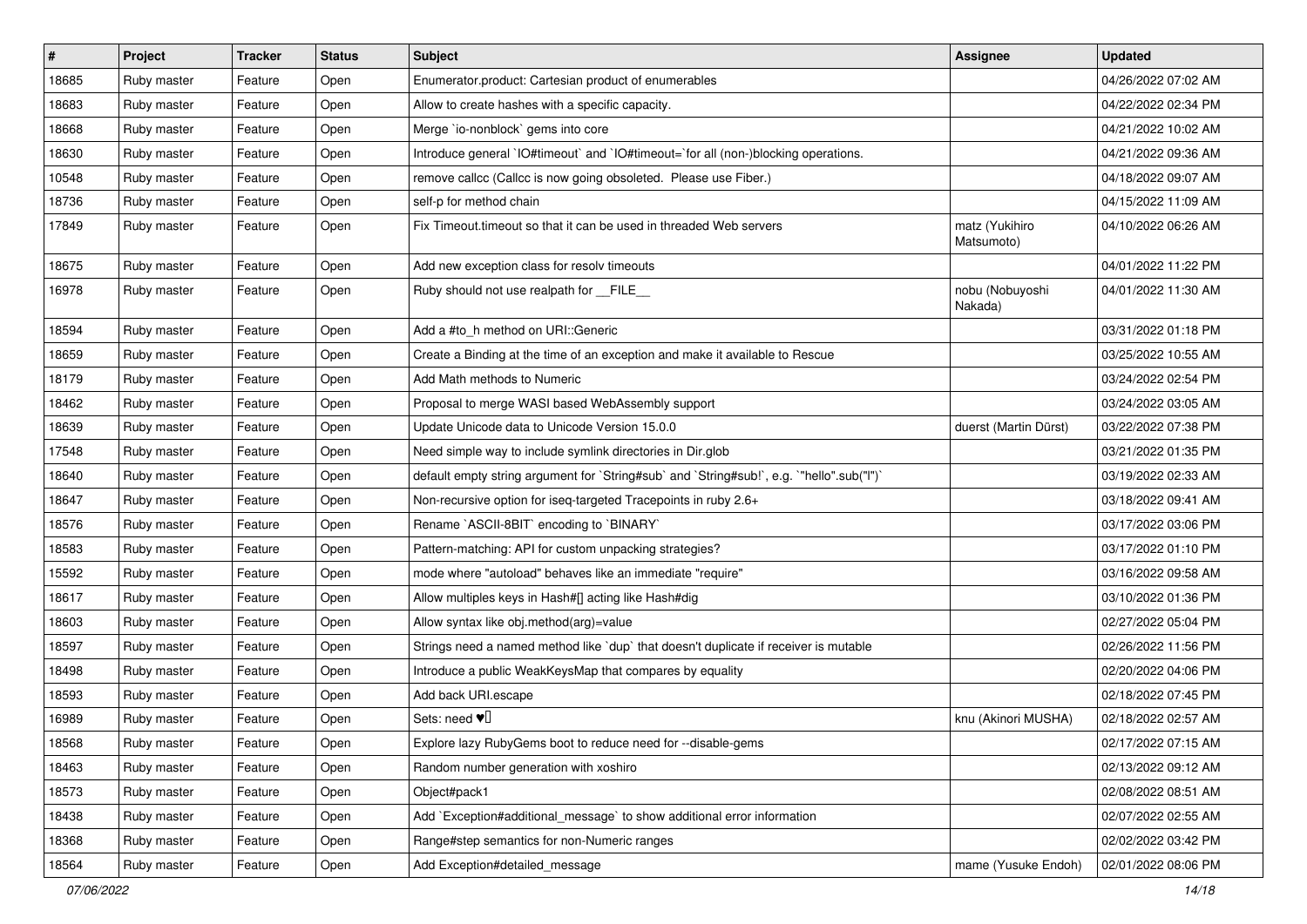| $\vert$ # | Project     | <b>Tracker</b> | <b>Status</b> | Subject                                                                         | Assignee                                | <b>Updated</b>      |
|-----------|-------------|----------------|---------------|---------------------------------------------------------------------------------|-----------------------------------------|---------------------|
| 18402     | Ruby master | Feature        | Open          | <b>Argument Labels</b>                                                          |                                         | 01/31/2022 06:14 PM |
| 18554     | Ruby master | Feature        | Open          | Move unicode_normalize to a default gem                                         |                                         | 01/31/2022 05:51 PM |
| 18515     | Ruby master | Feature        | Open          | Add Range#reverse_each implementation for performance                           |                                         | 01/31/2022 02:23 AM |
| 18285     | Ruby master | Feature        | Open          | NoMethodError#message uses a lot of CPU/is really expensive to call             |                                         | 01/30/2022 12:45 PM |
| 18551     | Ruby master | Feature        | Open          | Make Range#reverse_each to raise an exception if endless                        |                                         | 01/28/2022 11:13 PM |
| 18136     | Ruby master | Feature        | Open          | take while after                                                                |                                         | 01/28/2022 06:23 AM |
| 18181     | Ruby master | Feature        | Open          | Introduce Enumerable#min_with_value, max_with_value, and minmax_with_value      |                                         | 01/25/2022 07:33 AM |
| 16757     | Ruby master | Feature        | Open          | Add intersection to Range                                                       |                                         | 01/22/2022 07:26 AM |
| 14394     | Ruby master | Feature        | Open          | Class.descendants                                                               | ko1 (Koichi Sasada)                     | 01/20/2022 10:46 PM |
| 18494     | Ruby master | Feature        | Open          | [RFC] ENV["RUBY_GC_"]= changes GC parameters dynamically                        |                                         | 01/17/2022 11:15 PM |
| 15559     | Ruby master | Feature        | Open          | Logical XOR (^^) operator                                                       |                                         | 01/16/2022 03:20 AM |
| 16986     | Ruby master | Feature        | Open          | Anonymous Struct literal                                                        | matz (Yukihiro<br>Matsumoto)            | 01/15/2022 04:57 PM |
| 18478     | Ruby master | Feature        | Open          | Module#constant_pairs                                                           |                                         | 01/11/2022 07:55 PM |
| 18477     | Ruby master | Feature        | Open          | Float#sqrt and Integer#sqrt                                                     |                                         | 01/11/2022 07:34 PM |
| 18439     | Ruby master | Feature        | Open          | Support YJIT for VC++                                                           | maximecb (Maxime<br>Chevalier-Boisvert) | 01/10/2022 11:29 PM |
| 12125     | Ruby master | Feature        | Open          | Proposal: Shorthand operator for Object#method                                  |                                         | 01/07/2022 06:23 PM |
| 17473     | Ruby master | Feature        | Open          | Make Pathname to embedded class of Ruby                                         | akr (Akira Tanaka)                      | 01/07/2022 09:25 AM |
| 12901     | Ruby master | Feature        | Open          | Anonymous functions without scope lookup overhead                               |                                         | 01/01/2022 12:30 PM |
| 14982     | Ruby master | Feature        | Open          | Improve namespace system in ruby to avoiding top-level names chaos              | matz (Yukihiro<br>Matsumoto)            | 12/31/2021 05:39 PM |
| 18440     | Ruby master | Feature        | Open          | YJIT is enabled if any YJIT tuning options are set                              |                                         | 12/30/2021 08:17 PM |
| 18376     | Ruby master | Feature        | Open          | Version comparison API                                                          |                                         | 12/30/2021 10:33 AM |
| 18332     | Ruby master | Feature        | Open          | a ? b                                                                           |                                         | 12/29/2021 04:38 AM |
| 18423     | Ruby master | Feature        | Open          | Installing stable versions like 3.0.3 from source generates fatal error by make |                                         | 12/23/2021 11:44 PM |
| 16817     | Ruby master | Feature        | Open          | attr_predicate or attr_query or attr_something for ? methods                    |                                         | 12/23/2021 11:44 PM |
| 16347     | Ruby master | Feature        | Open          | InmutableObject                                                                 |                                         | 12/23/2021 11:44 PM |
| 16118     | Ruby master | Feature        | Open          | Array .difference allow custom comparison                                       |                                         | 12/23/2021 11:44 PM |
| 15458     | Ruby master | Feature        | Open          | Automatic Exception#cause print in IRB                                          |                                         | 12/23/2021 11:44 PM |
| 15419     | Ruby master | Feature        | Open          | Allow Kernel#tap to be invoked with arguments like Kernel#send                  |                                         | 12/23/2021 11:43 PM |
| 15036     | Ruby master | Feature        | Open          | after upgrade when run apt upgrade metasploit                                   |                                         | 12/23/2021 11:43 PM |
| 14465     | Ruby master | Feature        | Open          | rename/alias and then obsolete UDPSocket::send                                  |                                         | 12/23/2021 11:43 PM |
| 14463     | Ruby master | Feature        | Open          | Allow comments to precede dots in member expressions                            |                                         | 12/23/2021 11:43 PM |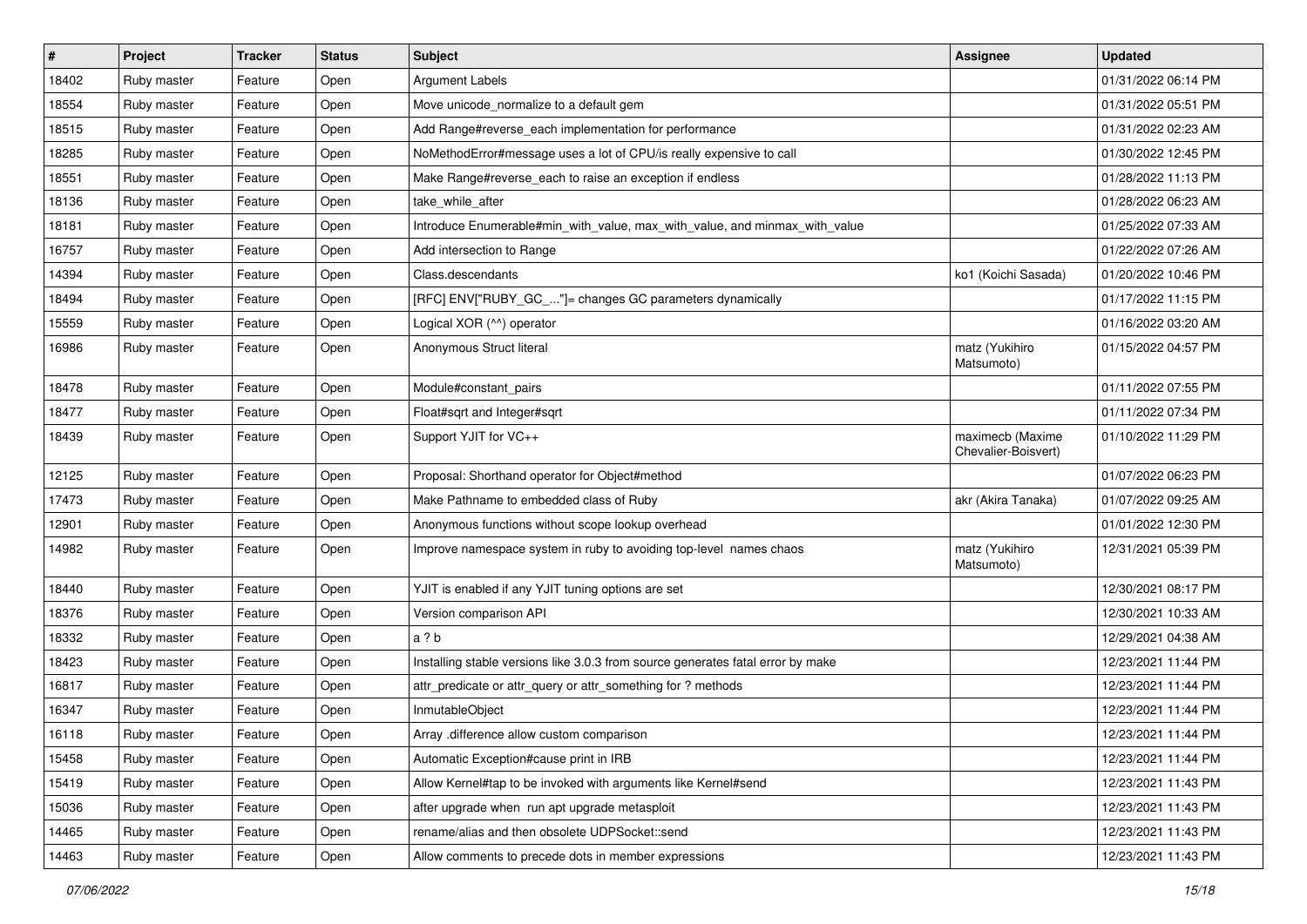| #     | Project     | Tracker | <b>Status</b> | Subject                                                                                                                                                                           | <b>Assignee</b>              | <b>Updated</b>      |
|-------|-------------|---------|---------------|-----------------------------------------------------------------------------------------------------------------------------------------------------------------------------------|------------------------------|---------------------|
| 14449 | Ruby master | Feature | Open          | error when trying to run rails s                                                                                                                                                  |                              | 12/23/2021 11:43 PM |
| 12867 | Ruby master | Feature | Open          | Add ability to check validity of a URL                                                                                                                                            |                              | 12/23/2021 11:43 PM |
| 12057 | Ruby master | Feature | Open          | Allow methods with `yield` to be called without a block                                                                                                                           |                              | 12/23/2021 11:43 PM |
| 12021 | Ruby master | Feature | Open          | Final instance variables                                                                                                                                                          |                              | 12/23/2021 11:43 PM |
| 12019 | Ruby master | Feature | Open          | Better low-level support for writing concurrent libraries                                                                                                                         | matz (Yukihiro<br>Matsumoto) | 12/23/2021 11:43 PM |
| 11627 | Ruby master | Feature | Open          | make `nonzero` an alias of `nonzero?`                                                                                                                                             | matz (Yukihiro<br>Matsumoto) | 12/23/2021 11:43 PM |
| 11026 | Ruby master | Feature | Open          | How atomic should dynamic regexp with "once" flag be?                                                                                                                             |                              | 12/23/2021 11:43 PM |
| 10829 | Ruby master | Feature | Open          | Add to_proc method to the Array class                                                                                                                                             |                              | 12/23/2021 11:43 PM |
| 10634 | Ruby master | Feature | Open          | Baselining with Benchmark                                                                                                                                                         |                              | 12/23/2021 11:43 PM |
| 10528 | Ruby master | Feature | Open          | Allow line breaks instead of commas in arrays, hashes, argument lists, etc.                                                                                                       |                              | 12/23/2021 11:43 PM |
| 10477 | Ruby master | Feature | Open          | Implicit interfaces                                                                                                                                                               |                              | 12/23/2021 11:43 PM |
| 10371 | Ruby master | Feature | Open          | Use Thread#handle interrupt in MonitorMixin                                                                                                                                       |                              | 12/23/2021 11:43 PM |
| 10273 | Ruby master | Feature | Open          | Immutable Ruby                                                                                                                                                                    |                              | 12/23/2021 11:43 PM |
| 10217 | Ruby master | Feature | Open          | Dir constructor similar to Pathname constructor                                                                                                                                   |                              | 12/23/2021 11:43 PM |
| 9947  | Ruby master | Feature | Open          | Make `Object#send` and `Object#method` private                                                                                                                                    |                              | 12/23/2021 11:43 PM |
| 9941  | Ruby master | Feature | Open          | Issue a warning when `module` or `class` keyword causes re-initialization of a constant that will<br>become the module/class name, instead of creating/reopening the module/class |                              | 12/23/2021 11:43 PM |
| 9804  | Ruby master | Feature | Open          | File::CREATE as a synonym for File::CREAT                                                                                                                                         |                              | 12/23/2021 11:43 PM |
| 9686  | Ruby master | Feature | Open          | Syntax for symbols used in hashes                                                                                                                                                 |                              | 12/23/2021 11:43 PM |
| 9402  | Ruby master | Feature | Open          | A syntax to specify the default value of a hash                                                                                                                                   |                              | 12/23/2021 11:43 PM |
| 9401  | Ruby master | Feature | Open          | Yet another syntax for literal anonymous functions (lambdas)                                                                                                                      |                              | 12/23/2021 11:43 PM |
| 8961  | Ruby master | Feature | Open          | Synchronizable module to easily wrap methods in a mutex                                                                                                                           |                              | 12/23/2021 11:43 PM |
| 8947  | Ruby master | Feature | Open          | make alias, alias_method, attr_* return name of the alias                                                                                                                         |                              | 12/23/2021 11:43 PM |
| 8896  | Ruby master | Feature | Open          | #tap with missing block                                                                                                                                                           |                              | 12/23/2021 11:43 PM |
| 8848  | Ruby master | Feature | Open          | Syntax for binary strings                                                                                                                                                         |                              | 12/23/2021 11:43 PM |
| 8751  | Ruby master | Feature | Open          | Add offsets to method#source_location                                                                                                                                             |                              | 12/23/2021 11:43 PM |
| 8681  | Ruby master | Feature | Open          | Net::HTTP should set TCP_NODELAY for requests with body                                                                                                                           |                              | 12/23/2021 11:43 PM |
| 8640  | Ruby master | Feature | Open          | Add Time#elapsed to return nanoseconds since creation                                                                                                                             |                              | 12/23/2021 11:43 PM |
| 8635  | Ruby master | Feature | Open          | attr_accessor with default block                                                                                                                                                  |                              | 12/23/2021 11:43 PM |
| 8626  | Ruby master | Feature | Open          | Add a Set coercion method to the standard lib: Set(possible_set)                                                                                                                  |                              | 12/23/2021 11:43 PM |
| 8619  | Ruby master | Feature | Open          | Standard Profiling API                                                                                                                                                            |                              | 12/23/2021 11:43 PM |
| 8570  | Ruby master | Feature | Open          | Better mechanisms to safely load classes concurrently                                                                                                                             |                              | 12/23/2021 11:43 PM |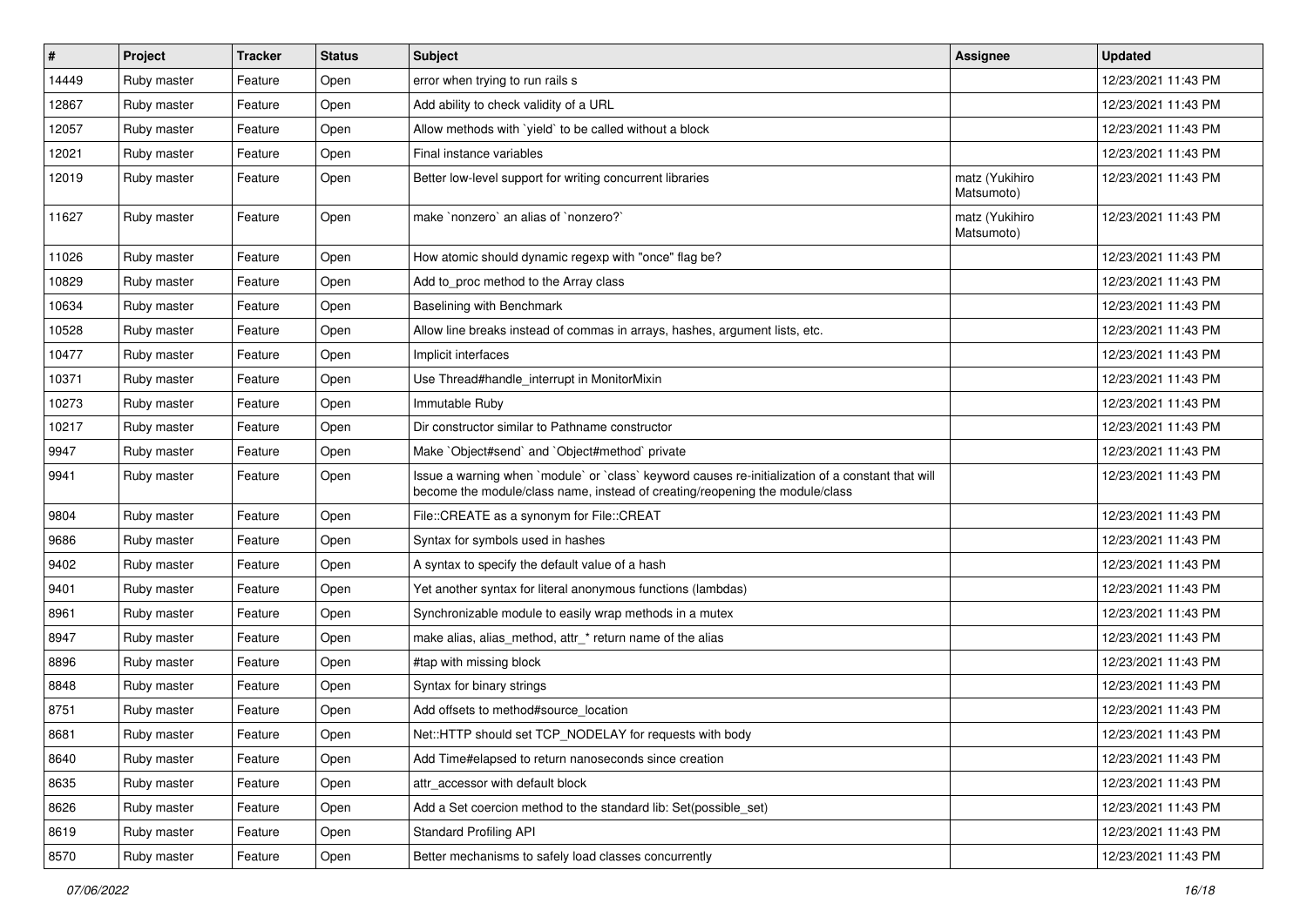| $\sharp$ | Project     | <b>Tracker</b> | <b>Status</b> | Subject                                                                                                                                     | Assignee                     | <b>Updated</b>      |
|----------|-------------|----------------|---------------|---------------------------------------------------------------------------------------------------------------------------------------------|------------------------------|---------------------|
| 8291     | Ruby master | Feature        | Open          | Allow retrieving the root Fiber of a Thread                                                                                                 |                              | 12/23/2021 11:43 PM |
| 8275     | Ruby master | Feature        | Open          | Add Module#public_const_get                                                                                                                 |                              | 12/23/2021 11:43 PM |
| 8259     | Ruby master | Feature        | Open          | Atomic attributes accessors                                                                                                                 |                              | 12/23/2021 11:43 PM |
| 8088     | Ruby master | Feature        | Open          | Method#parameters (and friends) should provide useful information about core methods                                                        |                              | 12/23/2021 11:43 PM |
| 7895     | Ruby master | Feature        | Open          | Exception#backtrace_locations to go with Thread#backtrace_locations and<br>Kernel#caller_locations                                          |                              | 12/23/2021 11:43 PM |
| 7845     | Ruby master | Feature        | Open          | Strip doesn't handle unicode space characters in ruby 1.9.2 & 1.9.3 (does in 1.9.1)                                                         |                              | 12/23/2021 11:43 PM |
| 7747     | Ruby master | Feature        | Open          | Expanded API for Binding semantics                                                                                                          |                              | 12/23/2021 11:43 PM |
| 8272     | Ruby master | Feature        | Open          | Transfer feature tracking to CommonRuby                                                                                                     |                              | 12/23/2021 11:40 PM |
| 18411    | Ruby master | Feature        | Open          | Introduce `Fiber.blocking` for disabling scheduler.                                                                                         |                              | 12/23/2021 05:10 PM |
| 18418    | Ruby master | Feature        | Open          | Add Net::HTTP#security_level=                                                                                                               |                              | 12/19/2021 11:58 AM |
| 17785    | Ruby master | Feature        | Open          | Allow named parameters to be keywords                                                                                                       | matz (Yukihiro<br>Matsumoto) | 12/17/2021 06:10 PM |
| 18410    | Ruby master | Feature        | Open          | Proposal to make inspect include underscores on numerics                                                                                    |                              | 12/16/2021 09:07 AM |
| 18296    | Ruby master | Feature        | Open          | Custom exception formatting should override `Exception#full_message`.                                                                       |                              | 12/15/2021 08:49 PM |
| 12084    | Ruby master | Feature        | Open          | 'Class#instance'                                                                                                                            |                              | 12/14/2021 08:52 PM |
| 15192    | Ruby master | Feature        | Open          | Introduce a new "shortcut assigning" syntax to convenient setup instance variables                                                          | matz (Yukihiro<br>Matsumoto) | 12/14/2021 06:42 PM |
| 17942    | Ruby master | Feature        | Open          | Add a `initialize(public @a, private @b)` shortcut syntax for defining public/private accessors for<br>instance vars as part of constructor |                              | 12/13/2021 12:43 AM |
| 18401    | Ruby master | Feature        | Open          | Rework `require_relative` to add the "current path" on `\$LOAD_PATH`                                                                        |                              | 12/09/2021 05:41 PM |
| 18395    | Ruby master | Feature        | Open          | Introduce Array#subtract! for performance                                                                                                   |                              | 12/08/2021 04:42 PM |
| 18033    | Ruby master | Feature        | Open          | Time.new to parse a string                                                                                                                  |                              | 12/07/2021 02:15 PM |
| 17047    | Ruby master | Feature        | Open          | Support parameters for MAIL FROM and RCPT TO                                                                                                |                              | 12/06/2021 08:16 PM |
| 18275    | Ruby master | Feature        | Open          | Add an option to define_method to not capture the surrounding environment                                                                   | ko1 (Koichi Sasada)          | 12/03/2021 02:34 PM |
| 18369    | Ruby master | Feature        | Open          | users.detect(:name, "Dorian") as shorthand for users.detect {  user  user.name == "Dorian" }                                                |                              | 12/03/2021 02:23 PM |
| 6733     | Ruby master | Feature        | Open          | New inspect framework                                                                                                                       |                              | 11/24/2021 05:06 AM |
| 18360    | Ruby master | Feature        | Open          | PrettyPrint enhancements                                                                                                                    |                              | 11/24/2021 12:15 AM |
| 18357    | Ruby master | Feature        | Open          | Proposal: stop raising when block passed to IO#each * closes the IO                                                                         |                              | 11/22/2021 09:03 PM |
| 18262    | Ruby master | Feature        | Open          | Enumerator::Lazy#partition                                                                                                                  |                              | 11/20/2021 10:17 AM |
| 16252    | Ruby master | Feature        | Open          | Hash#partition should return hashes                                                                                                         |                              | 11/18/2021 03:54 PM |
| 18334    | Ruby master | Feature        | Open          | ENV#to h returns a new Hash object but Hash#to h does not, which can cause inconsistencies                                                  |                              | 11/17/2021 05:46 PM |
| 18331    | Ruby master | Feature        | Open          | Kernel.#Time                                                                                                                                |                              | 11/13/2021 12:41 PM |
| 18035    | Ruby master | Feature        | Open          | Introduce general model/semantic for immutable by default.                                                                                  |                              | 11/09/2021 04:47 PM |